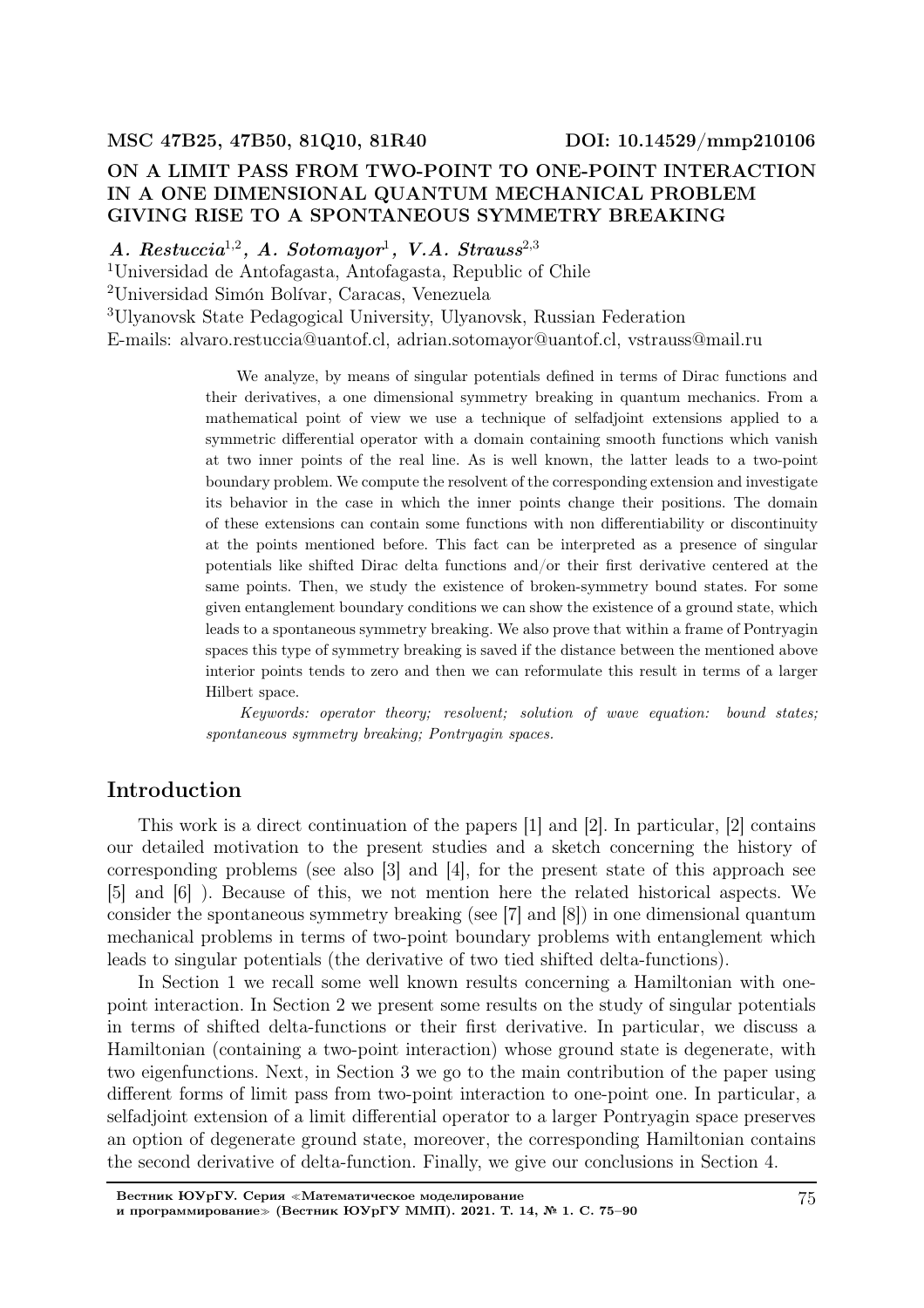### 1. Prologue

Our principal aim is a pass from two-point interaction to one-point one, so we need to recall some basic facts concerning one-point interaction. Let the differential operator  $D_0 = -d^2 \cdot /dx^2$  have the domain

$$
\mathcal{D}(D_0) = \{ y(x) | y(x) \in W^{2,2}(\mathbb{R}), y(0) = y'(0) = 0 \},\tag{1}
$$

where  $W^{2,2}(\mathbb{R})$  is the corresponding Sobolev space. Its adjoint one  $D_0^*$  has the domain

$$
\mathcal{D}(D_0^*) = \{ y(x) | y(x) |_{\mathbb{R}_+} \in W^{2,2}(\mathbb{R}_+), y(x) |_{\mathbb{R}_-} \in W^{2,2}(\mathbb{R}_-) \},
$$
\n(2)

where  $\mathbb{R}_+ = \{x \mid x > 0\}$  and  $\mathbb{R}_- = \{x \mid x < 0\}$ , so  $x(t)$ ,  $x'(t)$  are absolutely continuous functions in the both open half-lines  $\mathbb{R}_-$  and  $\mathbb{R}_+$ , but, generally speaking, are not defined at zero. At the same time, the following left- and right-hand limits  $y(-0) = \lim_{x\to 0, x<0} y(x)$ ,  $y'(-0) = \lim_{x \to 0, x < 0} y'(x), y(+0) = \lim_{x \to 0, x > 0} y(x)$  and  $y'(+0) = \lim_{x \to 0, x > 0} y'(x)$  are well defined.

Evidently  $D_0 \subset D_0^*$ , so  $D_0 \subset D_0 \subset D_0^*$  for every selfadjoint extension  $D_0$  of  $D_0$ . Thus, any extension of  $D_0$  can be obtained as a restriction of  $D_0^*$ . A simple calculation yields  $(D_0^*y, z) = -y'(-0)\bar{z}(-0) + y'(+0)\bar{z}(+0) + y(-0)\bar{z}'(-0) - y(+0)\bar{z}'(+0) + (y, D_0^*z).$ Therefore, any selfadjoint restriction of  $D_0^*$  must be such that

$$
y'(+0)\bar{z}(+0) - y'(-0)\bar{z}(-0) - y(+0)\bar{z}'(+0) + y(-0)\bar{z}'(-0) = 0.
$$
 (3)

Any set of boundary values  $(y(-0), y'(-0), y(+0), y'(+0))$  can be considered as an element of a four-dimensional pseudo-unitary space (for the terminology see [9]) and Equality (3) means that for any selfadjoint restriction the corresponding sets must form a twodimensional neutral subspace. Alternatively, for a selfadjoint restriction one need to define two suitable linear homogenous conditions. Some of these accept jumps at zero for  $y(x)$ and/or  $y'(x)$ . The latter is well known (see the book [5]) and can be interpreted as the Hamiltonian with one-point interaction involving delta-function and/or its first derivative. In [5] also singular potentials with derivatives of the shifted delta-function in finitely many points were discussed, but this discussion was restricted to local boundary conditions only. For historical details see also [6]. Within the frame of one-point problem there are some selfadjoint extensions with two negative eigenvalues [10]: for  $D_0$  given by the boundary conditions ( $\alpha > 0, \ \beta > 0$ )

$$
\alpha(y(+0) + y(-0)) = (-y'(+0) + y'(-0)),\beta(y(+0) - y(-0)) = -(y'(+0) + y'(-0)),
$$
\n(4)

conditions (3) are fulfilled, so it is selfadjoint. This extension has the eigenvalues  $-\alpha^2$  and  $-\beta^2$  with the eigenfunctions  $e^{-\alpha|x|}$  and Sgn  $(x)e^{-\beta|x|}$  respectively  $(Sgn(x)) = -1$  for  $x < 0$ , Sgn (0) = 0, Sgn (x) = 1 for  $x > 0$ ) and  $\tilde{D}_0 y(x) = -y''(x) - \frac{1}{\beta}$  $\frac{1}{\beta} \cdot \delta'(x) (y'(-0) + y'(+0)) \alpha \cdot \delta(x) (y(-0) + y(+0)).$ 

Let  $\alpha = \beta$ . The latter means that  $\overline{D}_0$  has the unique negative eigenvalue  $-\alpha^2$  with two non symmetric eigenfunctions

$$
y_1(t) = \begin{cases} e^{\alpha x}, & \text{if } x < 0, \\ 0, & \text{if } x > 0 \end{cases} \text{ and } y_2(x) = \begin{cases} 0, & \text{if } x < 0, \\ e^{-\alpha x}, & \text{if } x > 0. \end{cases}
$$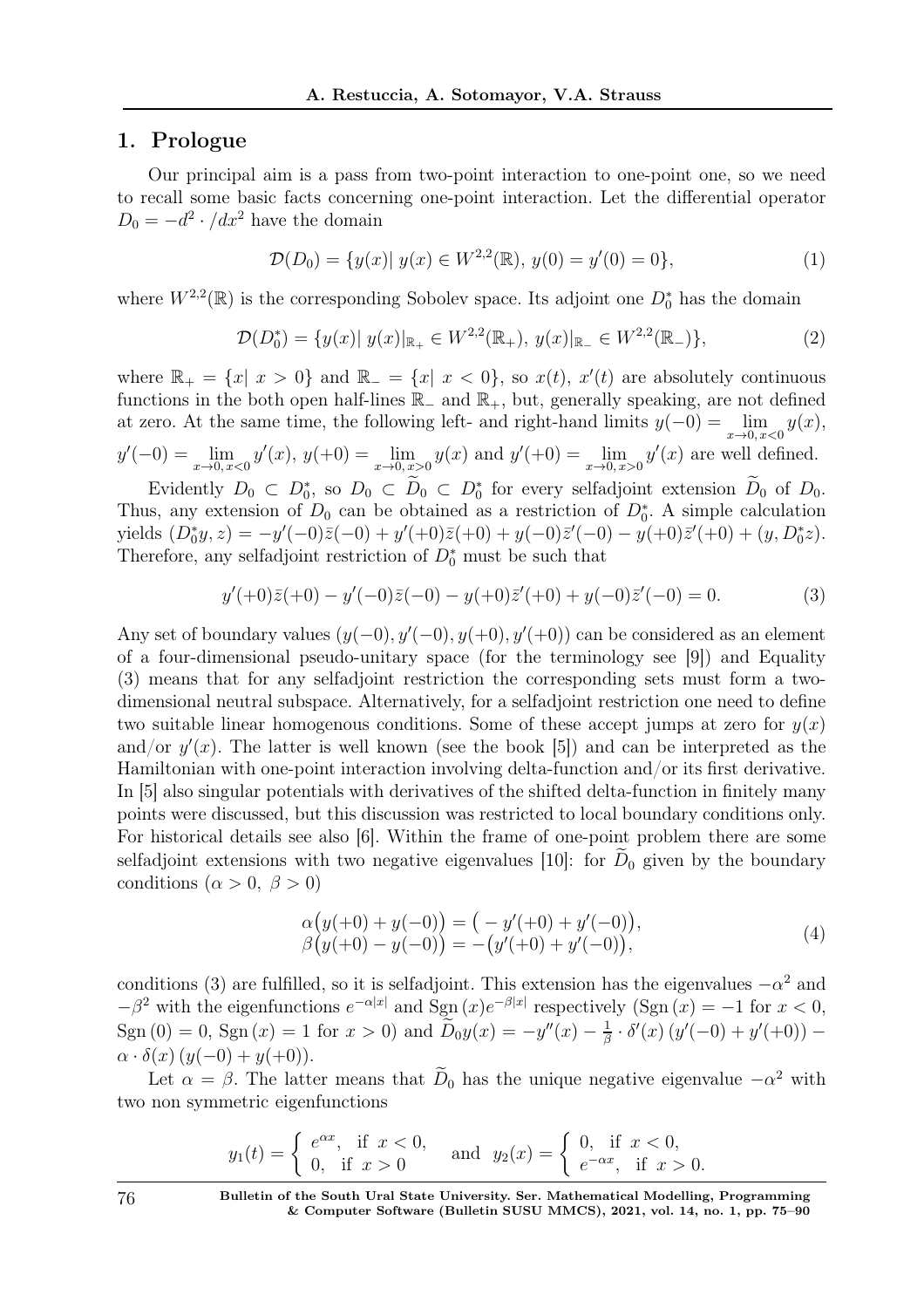The case in question does not represent a model related with a spontaneous symmetry breaking. Indeed, the latter is the case of a non transitable barrier: Conditions (4) imply  $\alpha \cdot y(-0) = y'(-0)$  and  $\alpha \cdot y(+0) = -y'(+0)$ , so the waves with support on  $\mathbb{R}_-$  and  $\mathbb{R}_+$ are independent. Selfadjoint extensions of this type were named in [6] separated.

In next sections we will consider some analogous schemes for boundary problems at two interior points  $-h, h$  and a behavior of the corresponding extensions if  $h \to 0$ .

## 2. Two-Point Interaction

#### 2.1. An Underlying Idea

Let the differential operator  $D_h = -d^2 \cdot /dx^2$  have the domain  $\mathcal{D}(D_h) = \{y(x) | y(x) \in \mathbb{R}^n : |y(x)| \leq 1\}$  $W^{2,2}(\mathbb{R}), y(\pm h) = y'(\pm h) = 0$ . Then the adjoint operator  $D_h^*$  has the domain

$$
\mathcal{D}(D_h^*) = \left\{ y(x) |y(x)|_{\mathbb{R}_{-h}} \in W^{2,2}(\mathbb{R}_{-h}), y(x)|_{(-h,h)} \in W^{2,2}((-h,h)), y(x)|_{\mathbb{R}_h} \in W^{2,2}(\mathbb{R}_h) \right\},\
$$

where  $\mathbb{R}_{-h} = (-\infty, -h), \mathbb{R}_h = (h, +\infty)$ . A restriction of  $D_h^*$  is selfadjoint for any collection of four linearly independent homogenous boundary conditions that yields

$$
-y'(-h-0)\bar{z}(-h-0) + y'(-h+0)\bar{z}(-h+0) - y'(h-0)\bar{z}(h-0) ++y'(h+0)\bar{z}(h+0) + y(-h-0)\bar{z}'(-h-0) - y(-h+0)\bar{z}'(-h+0) ++y(h-0)\bar{z}'(h-0) - y(h+0)\bar{z}'(h+0) = 0.
$$
\n(5)

Using this way one can, for example, put

$$
y(-h-0) = y(-h+0), \quad y(h-0) = y(h+0), \tag{6}
$$

and the same for  $z(x)$ , that yields the continuity of y and z. The latter converts (5) to

$$
(y'(-h+0) - y'(-h-0))\overline{z}(-h) + (y'(h+0) - y'(h-0))\overline{z}(h) --y(-h)(\overline{z}'(-h+0) - \overline{z}'(-h-0)) - y(h)(\overline{z}'(h+0) - \overline{z}'(h-0)) = 0.
$$
 (7)

An important part of this case (including an entanglement of boundary conditions) was analyzed in [1]. In particular, it was shown that under some restrictions and  $h \rightarrow 0$ Conditions (6), (7) convert to Conditions (4).

Next, let  $D_{reg}$  be the selfadjoint differential operator given by the formal differential expression  $D_{reg} = -d^2 \cdot / dt$  with the domain  $\mathcal{D}(D_{reg}) = \{y(t) | y(t) \in W^{2,2}(\mathbb{R})\}$ . Let

$$
G(t) = \frac{e^{-\gamma|t|}}{2\gamma}.
$$
\n(8)

Then for every  $z(t) \in L^2(\mathbb{R})$  and  $\gamma > 0$ 

$$
(\gamma^2 I + D_{reg})^{-1} z(t) = \int_{-\infty}^{+\infty} z(\tau) G(t - \tau) d\tau.
$$
 (9)

Note that  $D_{reg}$  is the restriction of  $D_h^*$  generated (see (5)) by the boundary conditions

$$
y(-h-0) = y(-h+0), \t y(h-0) = y(h+0),y'(-h-0) = y'(-h+0), \t y'(h-0) = y'(h+0).
$$
\t(10)

Вестник ЮУрГУ. Серия <sup>≪</sup>Математическое моделирование

и программирование<sup>≫</sup> (Вестник ЮУрГУ ММП). 2021. Т. 14, № 1. С. 75–90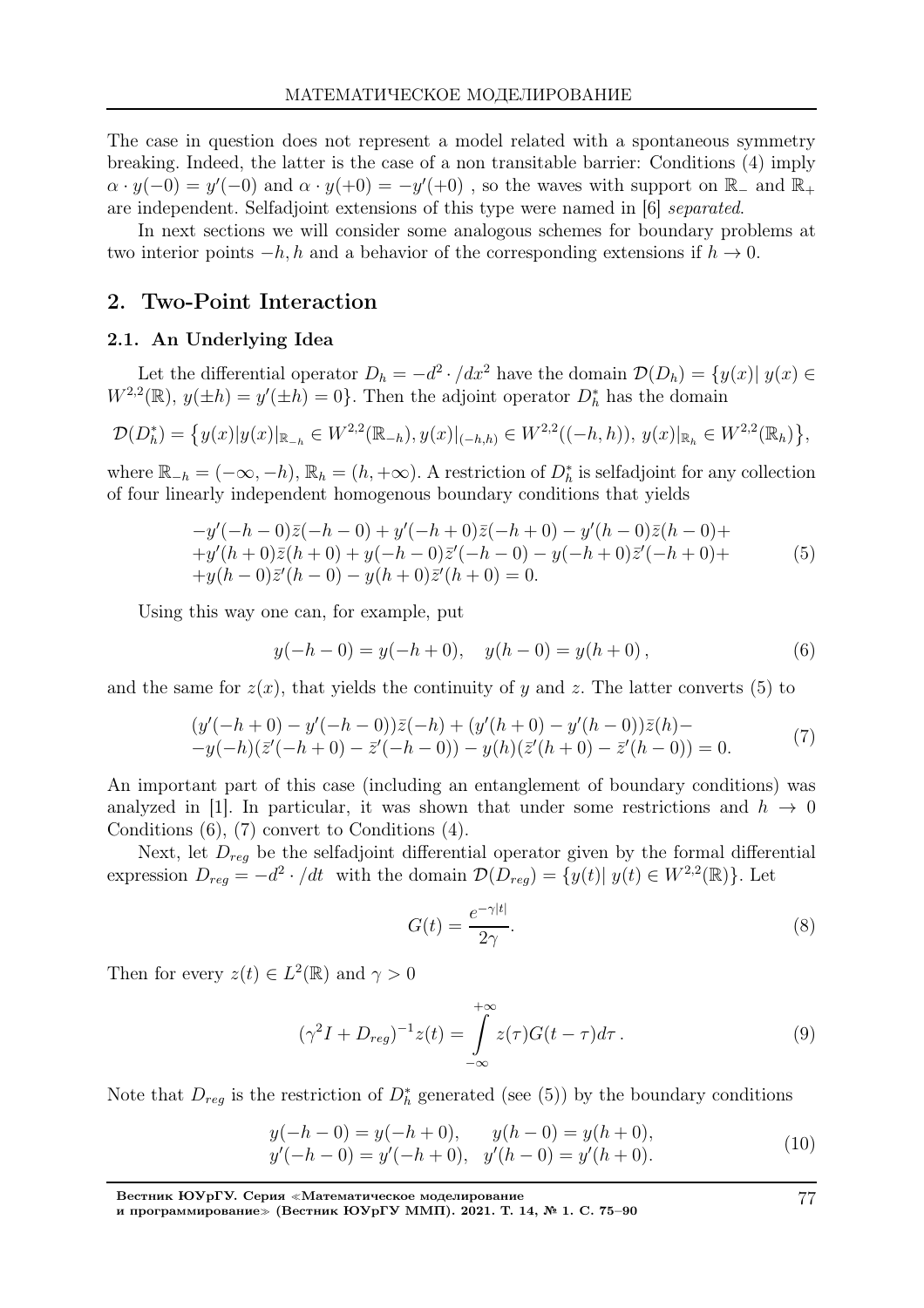#### 2.2. An Entanglement of Boundary Conditions: Continuous First Derivative

In this subsection we assume  $y'(-h - 0) = y'(-h + 0)$ ,  $y'(h - 0) = y'(h + 0)$  and the same for  $z(x)$ . Then the conditions of selfadjointness for restrictions of  $D_h^*$  takes the form

$$
y'(-h) (-\bar{z}(-h-0) + \bar{z}(-h+0)) + y'(h) (-\bar{z}(h-0) + \bar{z}(h+0)) +
$$
  
+  $(y(-h-0) - y(-h+0)) \bar{z}'(-h) + (y(h-0) - y(h+0)) \bar{z}'(h) = 0,$ 

where  $y'(-h) = y'(-h \pm 0)$ ,  $y'(h) = y'(h \pm 0)$ . Let additionally

$$
\begin{pmatrix}\n(y(-h+0) - y(-h-0)) \\
(y(h+0) - y(h-0))\n\end{pmatrix} =\n\begin{pmatrix}\nb_{11} & b_{12} \\
b_{21} & b_{22}\n\end{pmatrix}\n\begin{pmatrix}\ny'(-h) \\
y'(h)\n\end{pmatrix}.
$$
\n(11)

The symmetry of the matrix  $B =$  $\begin{pmatrix} b_{11} & b_{12} \\ b_{21} & b_{22} \end{pmatrix}$ is equivalent to the selfadjointness of the corresponding restriction. If one considers  $y(x)$  under conditions (11) as a generalized function (distribution), then  $y''(x) = y''_{cl}(x) + (b_{11}y'(-h) + b_{12}y'(h))\delta'(x+h) + (b_{21}y'(-h) + b_{22}y'(h))\delta'(x+h)$  $b_{22}y'(h))\delta'(x-h)$ , where  $f''_{cl}(x) = f''(x)$  if  $f''(x)$  exists in the classical sense and  $f''_{cl}(x) = 0$ in the opposite case. Then the corresponding extension  $\widetilde{D}_h$  of  $D_h$  can be re-written as

$$
\widetilde{D}_h y(x) = -y''_{cl}(x) = -y''(x) + (b_{11}y'(-h) + b_{12}y'(h))\delta'(x+h) + (b_{21}y'(-h) + b_{22}y'(h))\delta'(x-h) \tag{12}
$$

Let us choose a matrix  $B$  such that for every positive  $h$  the functions

$$
\phi_h(x) = \begin{cases} e^{\alpha x}, & x \le -h, \\ -\frac{e^{-\alpha h}(e^{-\alpha x} + e^{\alpha x})}{e^{\alpha h} - e^{-\alpha h}}, & |x| < h, \\ e^{-\alpha x}, & x \ge h, \end{cases} \quad \psi_h(x) = \begin{cases} e^{\beta x}, & x \le -h, \\ \frac{e^{-\beta h}(-e^{-\beta x} + e^{\beta x})}{e^{\beta h} + e^{-\beta h}}, & |x| < h, \\ -e^{-\beta x}, & x \ge h \end{cases}
$$

would be eigenfunctions of the operator  $\widetilde{D}_h$ . Then

$$
b_{22} = b_{11} = -\left(\frac{1}{\alpha(1 - e^{-2\alpha h})} + \frac{1}{\beta(1 + e^{-2\beta h})}\right),
$$
  
\n
$$
b_{21} = b_{12} = \left(\frac{1}{\alpha(1 - e^{-2\alpha h})} - \frac{1}{\beta(1 + e^{-2\beta h})}\right).
$$
\n(13)

Note that  $\int_{0}^{h}$  $-h$  $\phi_h(x)dx = 2e^{-\alpha h}$  $\alpha$ , so in the sense of distributions

$$
\lim_{h \to +0} \phi_h(x) = \phi_0(x) - \frac{2}{\alpha} \delta(x) , \qquad (14)
$$

where  $\phi_0(x) = e^{-\alpha |x|}$ , therefore in this case the limit generates a new boundary problem, that (maybe!) directly involves  $\delta(x)$ .

The extension of  $D_h$  corresponding to (13) will be denote by  $\widehat{D}_h$ . Then (see (12))

$$
\widehat{D}_h y(x) = -y''(x) + \frac{(\delta'(x-h) - \delta'(x+h))(y'(-h) - y'(h))}{\alpha(1 - e^{-2\alpha h})} - \frac{(\delta'(x+h) + \delta'(x-h))(y'(-h) + y'(h))}{\beta(1 + e^{-2\beta h})}.
$$
\n(15)

78 Bulletin of the South Ural State University. Ser. Mathematical Modelling, Programming & Computer Software (Bulletin SUSU MMCS), 2021, vol. 14, no. 1, pp. 75–90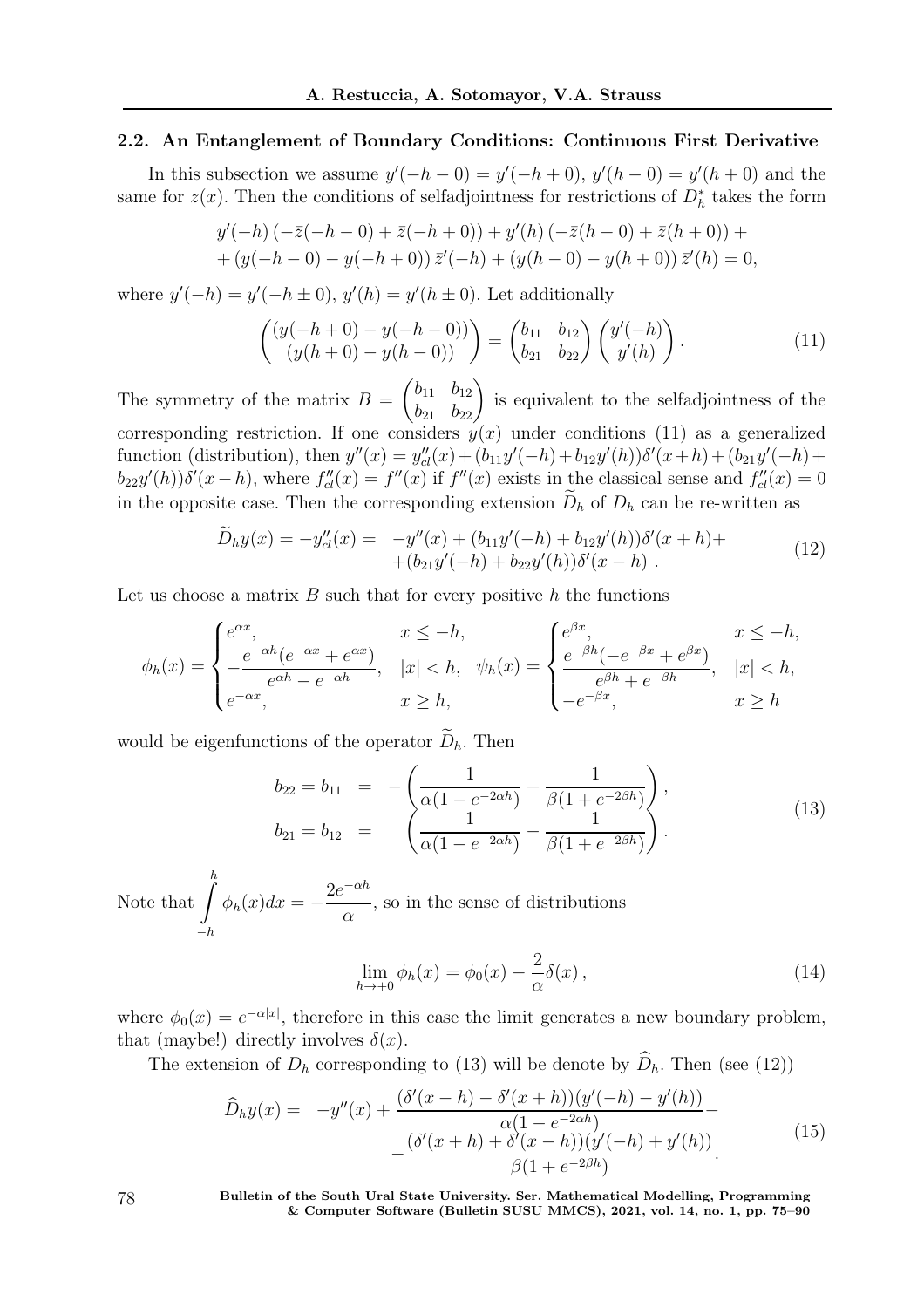It is unclear how to treat a limit pass by  $h \to 0$  in the latter expression: the domain of  $D_h$ depends on h and the eigenfunction  $\phi_h(x)$  does not converge to any function in  $L^2(\mathbb{R})$ . In the next section we consider some different approaches to this problem.

### 3. A Limit Pass to One-Point Interaction:

#### 3.1. A Traditional Approach

In this Subsection we describe a suitable expression for the resolvent of  $\widehat{D}_h$  for a negative number  $-\gamma^2$ ,  $\gamma > \alpha$ ,  $\gamma > \beta$  and estimate the resolvent behavior for  $h \to 0$ . Both operators  $D_{h}$  and  $D_{reg}$  are restrictions of  $D^*$ . Moreover (compare Conditions (10) and (11)),  $y(t) \in \widehat{D}_h \cap D_{reg}$  if and only if  $y(t) \in W^{2,2}(\mathbb{R})$  and  $y'(-h) = y'(h) = 0$ . Using this reasoning and (9) one can proves (see [2] for details) that  $(\gamma^2 I + D_h)^{-1} f(t) =$ 

$$
\begin{split}\n&\int_{-\infty}^{+\infty} \oint_{-\infty}^{\infty} \phi_h(\tau) G(t-\tau) d\tau &\to \infty \\
&\int_{-\infty}^{+\infty} f(\tau) G(t-\tau) d\tau - \left(\frac{-\infty}{\eta_h} \int_{-\infty}^{+\infty} f(t) s_h(t) dt + \int_{-\infty}^{+\infty} f(t) s_h(t) dt + \int_{-\infty}^{+\infty} f(t) w_h(t) dt\right) + \left(\frac{\phi_h(t)}{(\gamma^2 - \alpha^2)\eta_h} \int_{-\infty}^{+\infty} f(t) s_h(t) dt + \frac{\psi_h(t)}{(\gamma^2 - \beta^2)\theta_h} \int_{-\infty}^{+\infty} f(t) w_h(t) dt\right),\n\end{split} \tag{16}
$$

where

$$
s_h(t) = \begin{cases} \frac{e^{\gamma t} \sinh(\gamma h)}{\gamma}, & t \le -h, \\ \frac{e^{-\gamma h} \cosh(\gamma t)}{\gamma}, & t \ge h, \\ \frac{e^{-\gamma t} \sinh(\gamma h)}{\gamma}, & t \ge h, \end{cases} \quad w_h(t) = \begin{cases} \frac{e^{\gamma t} \cosh(\gamma h)}{\gamma}, & t \le -h, \\ \frac{e^{-\gamma h} \sinh(\gamma t)}{\gamma}, & t \ge h, \\ -\frac{e^{-\gamma t} \cosh(\gamma h)}{\gamma}, & t \ge h \end{cases} \tag{17}
$$

and

$$
\eta_h = 2 \frac{\sinh(\gamma h)}{\gamma} \cdot \frac{e^{-(\alpha+\gamma)h}}{\alpha+\gamma} + \frac{e^{-(\alpha+\gamma)h}}{\gamma \sinh(\alpha h)} \cdot \left\{ \frac{\sinh(\alpha+\gamma)h}{(\alpha+\gamma)} + \frac{\sinh(\gamma-\alpha)h}{(\gamma-\alpha)} \right\} ,\qquad(18)
$$

$$
\theta_h = 2 \frac{\cosh(\gamma h)}{\gamma} \cdot \frac{e^{-(\beta + \gamma)h}}{\beta + \gamma} + \frac{e^{-(\beta + \gamma)h}}{\gamma \cosh(\beta h)} \cdot \left\{ \frac{\sinh(\beta + \gamma)h}{(\beta + \gamma)} - \frac{\sinh(\gamma - \beta)h}{(\gamma - \beta)} \right\} \ . \tag{19}
$$

**Remark 1.** Formulae (16), (17), (18) (19) show that al spectrum of  $\widehat{D}_h$ , except for two points  $-\alpha^2$  and  $-\beta^2$ , is non negative.

In [2] the following equalities were proved

$$
\lim_{h \to 0} \|\phi_h(t) \cdot \int_{-\infty}^{+\infty} f(t)s_h(t)dt\| = 0,
$$
\n(20)

Вестник ЮУрГУ. Серия <sup>≪</sup>Математическое моделирование

и программирование<sup>≫</sup> (Вестник ЮУрГУ ММП). 2021. Т. 14, № 1. С. 75–90

79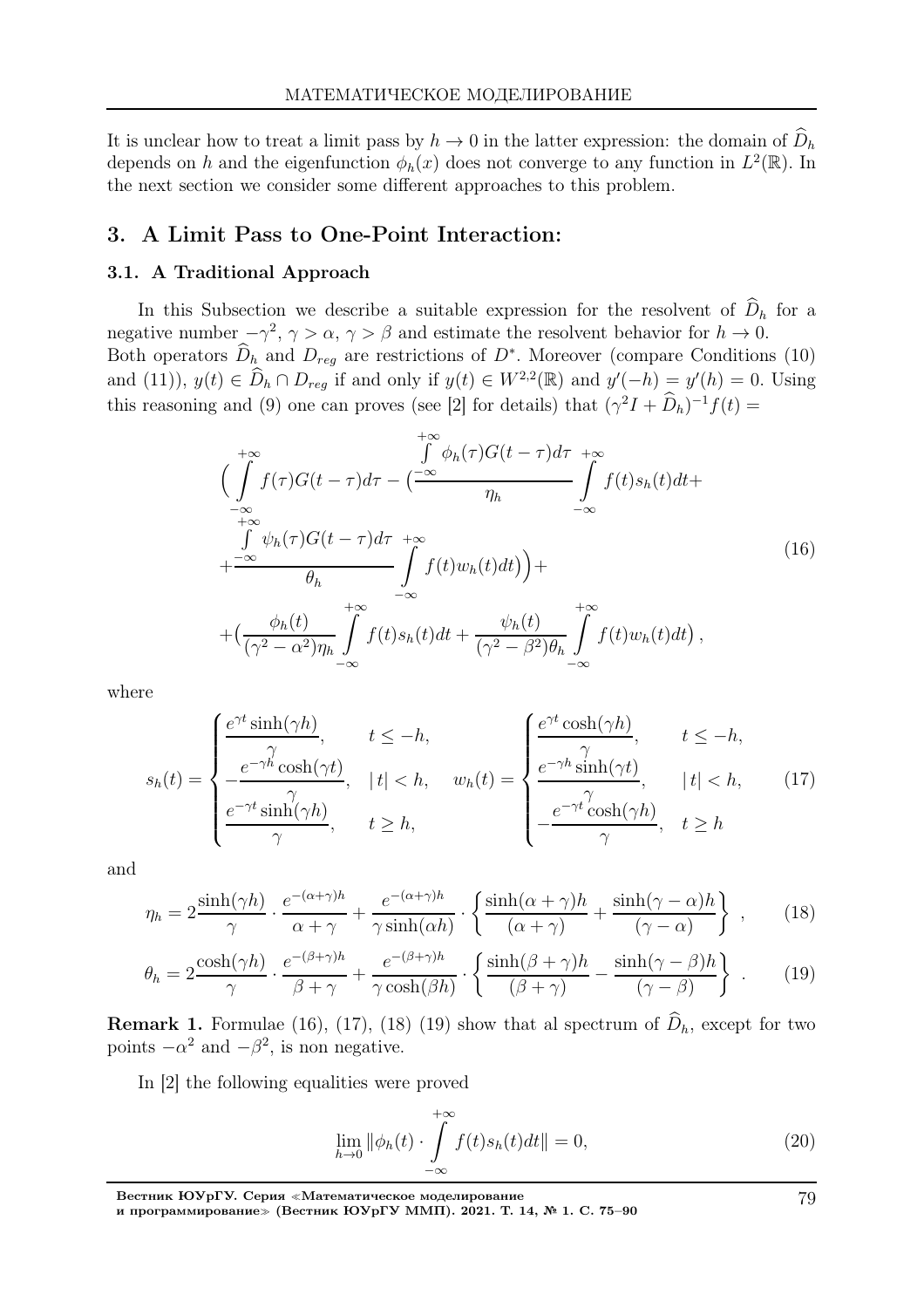$$
\lim_{h \to 0} (\gamma^2 I + \widehat{D}_h)^{-1} f(t) = \int_{-\infty}^{+\infty} f(\tau) G(t - \tau) d\tau +
$$
\n
$$
\left(\frac{2\gamma^2 G(t) \operatorname{Sgn}(t)}{(\gamma - \beta)} \int_{-\infty}^{+\infty} f(t) G(t) \operatorname{Sgn}(t) dt\right).
$$
\n(21)

Thus, the strong limit s-lim  $h\rightarrow 0$  $(\gamma^2 I + \tilde{D}_h)^{-1}$  is a one-dimensional perturbation of the resolvent for  $D_{reg}$  (see (9)). If  $f(t)$  is even, then (9) and (21) bring  $\lim_{t\to 0}$  $h\rightarrow 0$  $(\gamma^2 I + \tilde{D}_h)^{-1} f(t) = (\gamma^2 I +$  $D_{reg}$ <sup>-1</sup>f(t) but  $D_{reg}$  has not a point spectrum. Thus, the operator-limit lost the eigenvalue  $\frac{1}{\gamma^2 - \alpha^2}$  and the corresponding even eigen-function.

**Remark 2.** The function  $\psi_0(t) = e^{-\beta|t|} \text{Sgn}(t)$  is an eigenfunction for lim  $h\rightarrow 0$  $(\gamma^2 I + \widehat{D}_h)^{-1}$  corresponding to the eigenvalue  $\frac{1}{(\gamma^2 - 1)^2}$  $\frac{1}{(\gamma^2 - \beta^2)}$ . The unbounded operator  $\left(s\text{-}\lim_{h\to 0}(\gamma^2I+\widehat{D}_h)^{-1}\right)^{-1}-\gamma^2I$  is a selfadjoint restriction of  $D_0^*$  (see (2) and (3)) corresponding to the boundary conditions

$$
y'(-0) = y'(+0), -\beta (y(+0) - y(-0)) = y'(-0) + y'(+0), \qquad (22)
$$

that is a particular case of (4) with  $\alpha = 0$ .

*Proof.* The statement concerning  $\psi_0(t)$  can be checked directly, so it is enough to show that (21) brings (22) and viceversa. Let  $\omega(t) = \frac{1}{2}$  $\frac{1}{\gamma^2-\beta^2}(2\gamma G(t)-e^{-\beta|t|})\operatorname{Sgn}(t), f(t)\in L^2(\mathbb{R}),$  $x(t) =$  $+∞$ −∞  $f(\tau)G(t-\tau)d\tau + \gamma(\beta+\gamma)\omega(t)$  $+\infty$ −∞  $f(t)G(t)$  Sgn  $(t)dt$ . Then  $\omega(t)$  is continuous

and has an absolutely continuous derivative:  $\omega'(t) = \int \gamma e^{-\gamma|t|} - \beta e^{-\beta|t|}$  $\gamma^2 - \beta^2$  $\lambda$ , so  $x'(0) = 0$ . Thus,  $x(t)$  satisfies (22). Now let  $y(t) \in \mathcal{D}(\mathcal{D}_0^*)$  and satisfy (22). One need to prove that there is  $f(t) \in L^2(\mathbb{R})$  such that  $\lim_{h \to 0}$  $h\rightarrow 0$  $(\gamma^2 I + D_h)^{-1} f(t) = y(t)$  and  $(D_0^* + \gamma^2 I) y(t) = f(t)$ . Let  $\tilde{y}(t) = y(t) + \frac{y(+0) - y(-0)}{2}$  $\frac{y(-0)}{2}\psi_0(t)$  for  $t \neq 0$  and  $\tilde{y}(0) = \frac{y(-0) + y(+0)}{2}$ . Then  $\tilde{y}(t)$ is absolutely continuous function, its derivative is absolutely continuous too and due to (22)  $y'(0) = 0$ . Put  $f(t) = (\tilde{y}''(t) + \gamma^2 \tilde{y}(t)) (y(+0) - y(-0))(\gamma^2 - \beta^2)$  $\frac{e^{t}y(t)-e^{-t}}{2}\psi_0(t)$ . Note that  $\tilde{y}(t) \in \mathcal{D}(D_{reg}),$  so  $\int^{+\infty}$ −∞  $(\tilde{y}''(\tau) + \gamma^2 \tilde{y}(\tau)) G(t - \tau) d\tau = \tilde{y}(t)$ . The rest is trivial.  $\Box$ 

#### 3.2. An Extension on a Larger Space

Let us consider the term  $\phi_h(t)$ .  $+\infty$  $L^2(\mathbb{R})$  continuous at zero and find its limit in point-wise sense. If  $t_0 \neq 0$ , then  $f(t)s_h(t)dt$  for an arbitrary function  $f(t) \in$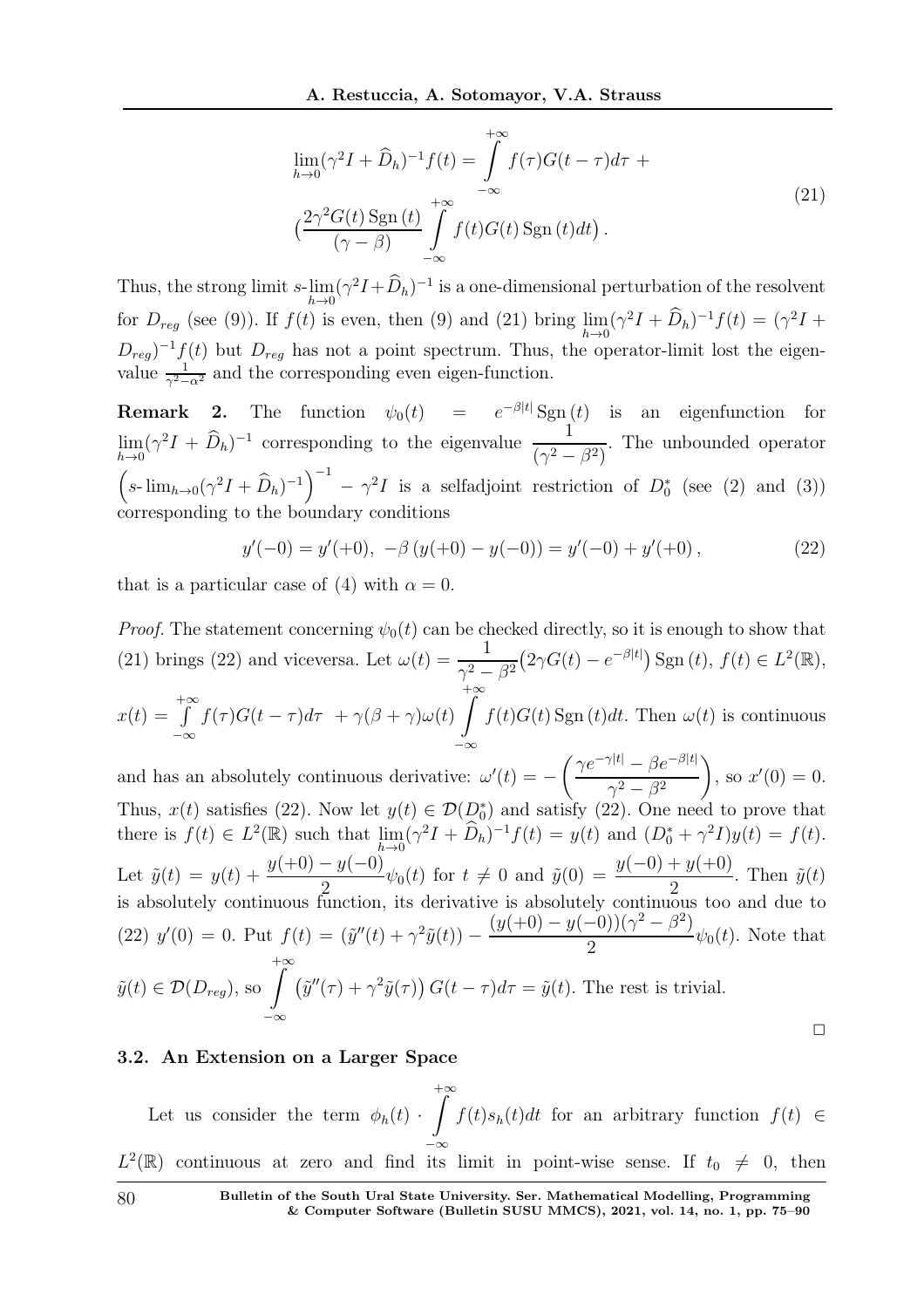$$
\lim_{h \to 0} \phi_h(t_0) \cdot \int_{-\infty}^{+\infty} f(t) s_h(t) dt = \lim_{h \to 0} e^{-\alpha|t_0|} \cdot \int_{-\infty}^{+\infty} f(t) s_h(t) dt = 0, \text{ but}
$$

$$
\lim_{h \to 0} \phi_h(0) \cdot \int_{-\infty}^{+\infty} f(t) s_h(t) dt = -\frac{1}{\alpha} \int_{-\infty}^{+\infty} f(t) e^{-\gamma|t|} dt + \frac{2}{\gamma \alpha} f(0) . \tag{23}
$$

The function

$$
u(t) = \begin{cases} 0, & \text{if } t \neq 0, \\ 1, & \text{if } t = 0. \end{cases}
$$
 (24)

has no sense as an element of  $L^2(\mathbb{R})$ , but can be a "legal" element in a larger space. Let

$$
\sigma_0(t) = \begin{cases} t - \frac{1}{2}, & \text{if } t \le 0, \\ t + \frac{1}{2}, & \text{if } t > 0. \end{cases}
$$

Then  $\iota(t) \in L^2_{\sigma_0}(\mathbb{R})$  and  $\|\iota(t)\| = 1$ . Let us introduce the orthoprojection  $(P_0 g)(t)$ :

$$
(P_0 g)(t) = g(0)\iota(t), \quad g(t) \in L^2_{\sigma_0}(\mathbb{R}).
$$
\n(25)

Note that for any  $g(t) \in L^2_{\sigma_0}(\mathbb{R})$ :

$$
||(I - P_0)g(t)||_{L^2_{\sigma_0}(\mathbb{R})} = ||g(t)||_{L^2(\mathbb{R})}.
$$
\n(26)

Let us introduce the operator  $A_h$  (compare with (16)):  $L^2(\mathbb{R}) \cap \mathbf{C}(\mathbb{R}) \Rightarrow L^2_{\sigma_0}(\mathbb{R})$ ,

$$
(A_h f)(t) = \begin{pmatrix} +\infty & f \phi_h(\tau)G(t-\tau)d\tau & +\infty \\ f \int_{-\infty}^{+\infty} f(\tau)G(t-\tau)d\tau - \left(\frac{-\infty}{\eta_h} \int_{-\infty}^{+\infty} f(t)s_h(t)dt + \int_{-\infty}^{+\infty} f(t)s_h(t)dt + \int_{-\infty}^{+\infty} f(t)K(t)G(t-\tau)d\tau & \text{for } t \leq 1, \text{ for } t \leq 2\pi \end{pmatrix}
$$
  
+ 
$$
\begin{pmatrix} \frac{\phi_h(t)}{(\gamma^2 - \alpha^2)\eta_h} \int_{-\infty}^{+\infty} f(t)s_h(t)dt + \frac{\psi_h(t)}{(\gamma^2 - \beta^2)\theta_h} \int_{-\infty}^{+\infty} f(t)W_h(t)dt \end{pmatrix}.
$$
 (27)

Note that for any  $f(t) \in L^2(\mathbb{R}) \cap \mathbf{C}(\mathbb{R})$  the corresponding function  $(A_h f)(t)$  is continuous at zero, so (27), evenness of  $G(t)$  (see (8)) and oddness of  $\psi_h(t)$  bring the representation

$$
P_0(A_h f)(t) = \left(\int_{-\infty}^{+\infty} f(\tau)G(\tau)d\tau - \frac{\int_{-\infty}^{+\infty} \phi_h(\tau)G(\tau)d\tau}{\eta_h} + \frac{\phi_h(0)}{(\gamma^2 - \alpha^2)\eta_h} \int_{-\infty}^{+\infty} f(t)s_h(t)dt\right) \iota(t).
$$
\n(28)

Вестник ЮУрГУ. Серия <sup>≪</sup>Математическое моделирование и программирование≫ (Вестник ЮУрГУ ММП). 2021. Т. 14, № 1. С. 75–90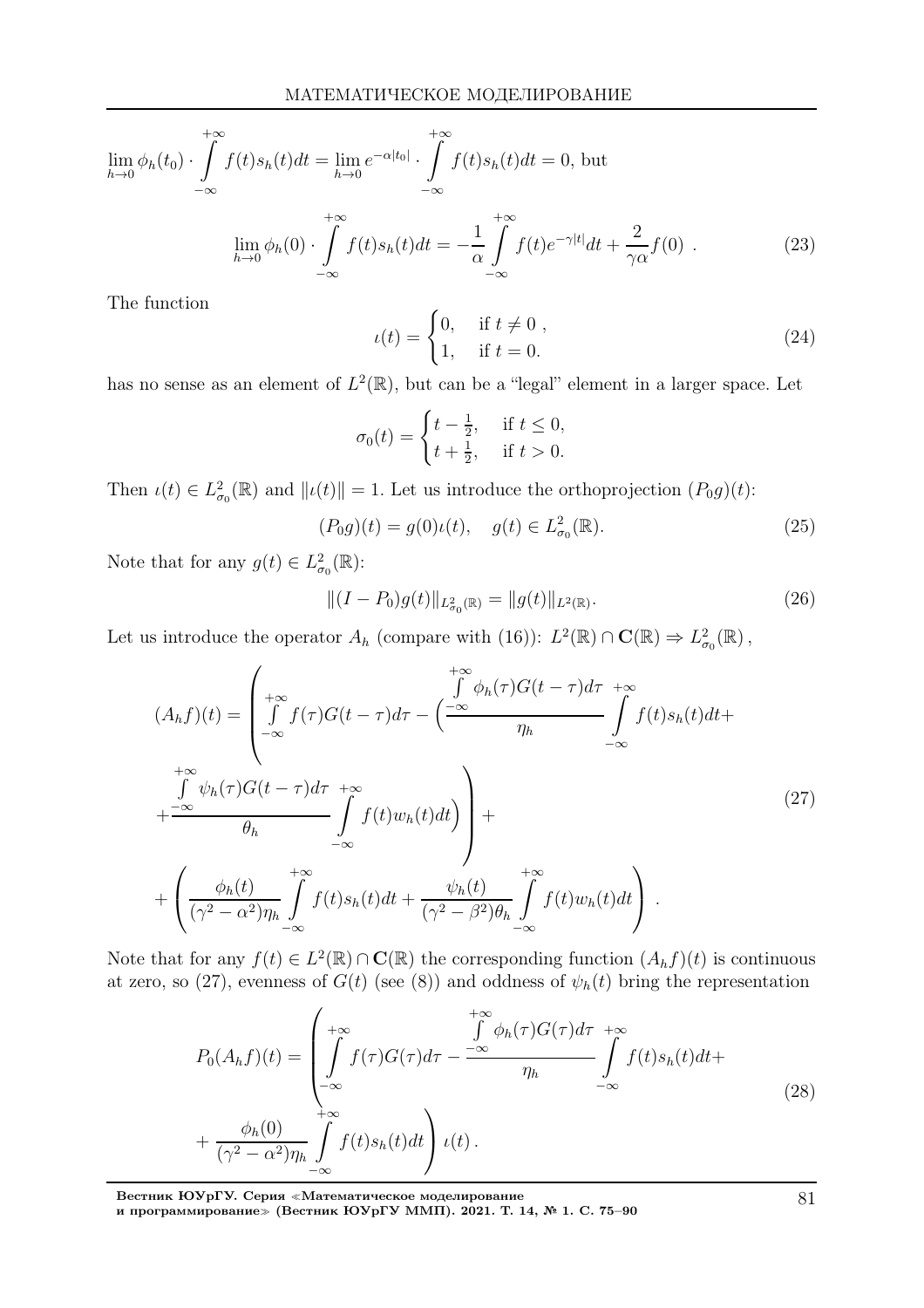Our goal is to find the strong limit s- lim  $h\rightarrow +0$  $A_h$ . Due to  $(26)$  lim  $\lim_{h\to+0} (I - P_0)(A_h f)(t)$  coincides with lim  $h\rightarrow+0$  $(\gamma^2 I + \widehat{D}_h)^{-1} f(t)$  in the norm topology of the space  $L^2(\mathbb{R})$ , so (21) brings (note that  $P_0G(t)$  Sgn  $(t) = 0$ )

$$
\lim_{h \to +0} (I - P_0)(A_h f)(t) = (I - P_0) \int_{-\infty}^{+\infty} f(\tau)G(t - \tau)d\tau +
$$
  
+ 
$$
\left(\frac{2\gamma^2 G(t) \operatorname{Sgn}(t)}{(\gamma - \beta)} \int_{-\infty}^{+\infty} f(t)G(t) \operatorname{Sgn}(t)dt\right).
$$
 (29)

Simultaneously (20), (23), (25) and (28) bring

$$
\lim_{h \to 0} P_0(A_h f)(t) = P_0 \int_{-\infty}^{+\infty} f(\tau)G(t - \tau)d\tau + \left(\frac{-\gamma^2}{(\gamma^2 - \alpha^2)} \int_{-\infty}^{+\infty} f(t)G(t)dt + \frac{1}{(\gamma^2 - \alpha^2)} f(0)\right) \iota(t).
$$
\n(30)

Let  $A_0 = s$ -lim  $h\rightarrow +0$  $A_h$ . Then due to  $(29)$  and  $(30)$ 

$$
(A_0 f)(t) = \int_{-\infty}^{+\infty} f(\tau)G(t-\tau)d\tau + \frac{2\gamma^2 G(t) \operatorname{Sgn}(t)}{(\gamma-\beta)} \int_{-\infty}^{+\infty} f(t)G(t) \operatorname{Sgn}(t)dt + \left(\frac{-\gamma^2}{(\gamma^2-\alpha^2)} \int_{-\infty}^{+\infty} f(t)G(t)dt + \frac{1}{(\gamma^2-\alpha^2)} f(0)\right) \iota(t), \tag{31}
$$

where  $f(t) \in L^2(\mathbb{R}) \cap \mathbf{C}(\mathbb{R})$  and  $(A_0 f)(t) \in L^2_{\sigma_0}(\mathbb{R})$ . The space  $L^2(\mathbb{R}) \cap \mathbf{C}(\mathbb{R})$  has the natural dense embedding in the space  $L^2_{\sigma_0}(\mathbb{R})$ . Thanks to this observation one can introduce in  $L^2_{\sigma_0}(\mathbb{R})$  the operator  $\hat{A}_0$  that initially was defined on  $L^2(\mathbb{R}) \cap \mathbf{C}(\mathbb{R}) \subset L^2_{\sigma_0}(\mathbb{R})$  as in (31) and is extended on whole  $L^2_{\sigma_0}(\mathbb{R})$  by continuity. In particular, if  $\xi_n(t) = e^{-(nt)^2}$ , then

$$
(\hat{A}_0 \iota)(t) = \lim_{n \to \infty} (\hat{A}_0 \xi_n)(t) = \frac{1}{(\gamma^2 - \alpha^2)} \iota(t), \tag{32}
$$

i.e.  $\iota(t)$  is an eigenfunction of  $\hat{A}_0$ .

Note that  $\hat{A}_0$  is not a selfadjoint operator. The latter contradicts the standard frame of Quantum Mechanics (see, for instance, [11]), so we need to construct a larger space where  $\hat{A}_0$  can be extended to a selfadjoint operator. Let us recall Observation (14). The latter indicates that  $\delta(t)$  is a natural candidate to be include in a new larger space. Let  $\mathfrak L$  be the linear span of  $L^2(\mathbb{R}) \cap \mathbf{C}(\mathbb{R})$  and  $\delta(t)$ . One can introduce on  $\mathfrak{L}$  a natural partial inner product  $[\cdot, \cdot]$ :  $[x(t), \delta(t)] = x(0)$ ,  $[x(t), y(t)] = \int_0^\infty x(t) \overline{y(t)} dt$ , where  $x(t), y(t) \in L^2(\mathbb{R})$ . The inner product  $[\delta(t), \delta(t)]$  does not defined yet. Let  $[\delta(t), \delta(t)] = q$ , where q is some real number. Then  $[\delta(t) - \tau \xi_n(t), \delta(t) - \tau \xi_n(t)] = q - 2\tau + \tau^2$  $\sqrt{2\pi}$  $\frac{2\pi}{2n}$ , where  $\tau \in \mathbb{R}$ ,  $\xi_n(t) = e^{-(nt)^2}$ .

82 Bulletin of the South Ural State University. Ser. Mathematical Modelling, Programming & Computer Software (Bulletin SUSU MMCS), 2021, vol. 14, no. 1, pp. 75–90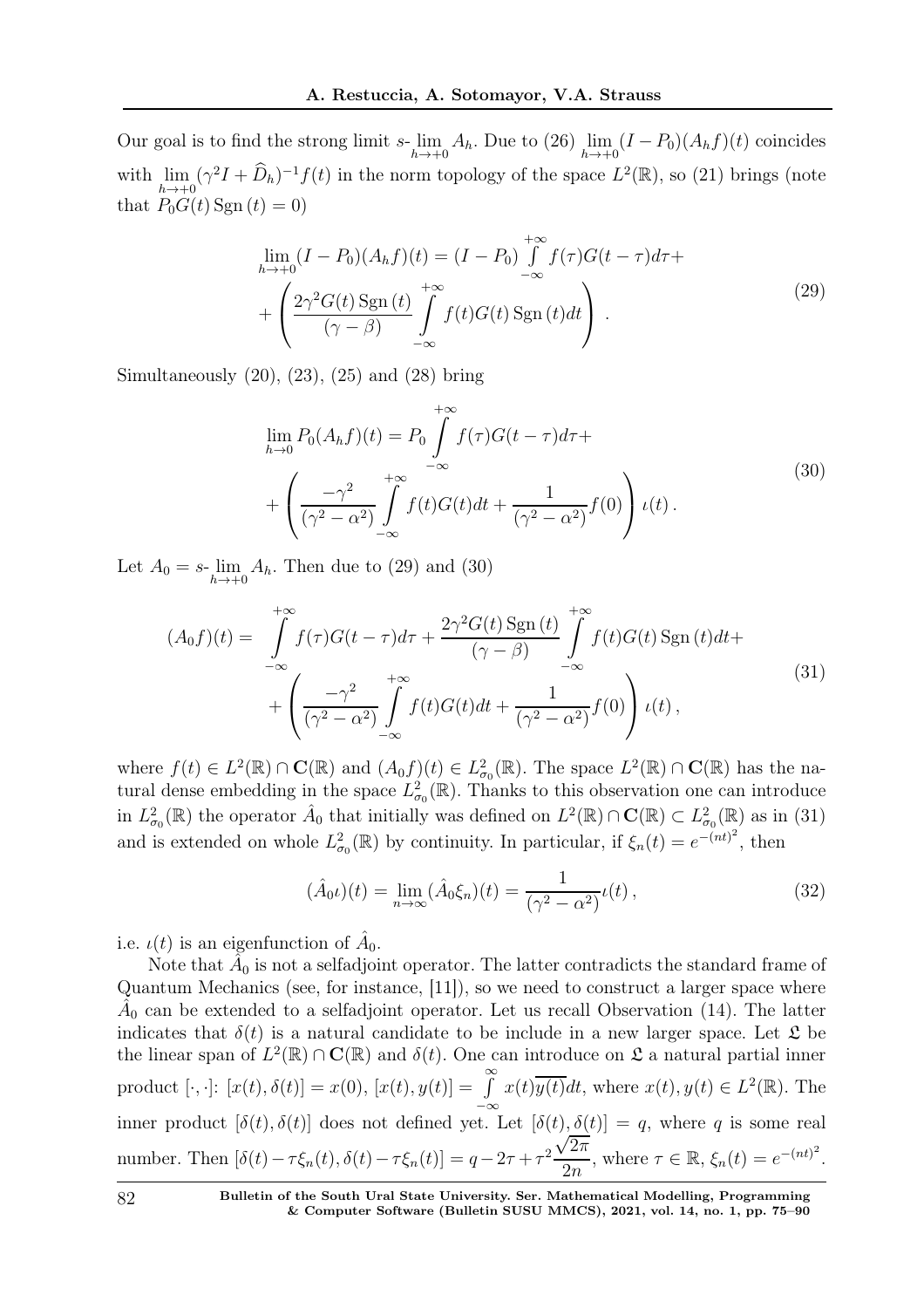This yields  $[\delta(t) - \tau \xi_n(t), \delta(t) - \tau \xi_n(t)]|_{\tau = \frac{2n}{\sqrt{2\pi}}} = q 2n$  $\sqrt{2\pi}$ , so the latter is negative if  $n$  is big enough. Thus, the quadratic form  $[x, x]$  is indefinite on  $\mathfrak L$  for any q, so  $\mathfrak L$  can be consider as a space with indefinite metric. Notions and results concerning spaces with indefinite metric one can find in [12]. For simplicity we put  $q = 0$ , so

$$
[\delta(t), \delta(t)] = 0, \quad [x(t), \delta(t)] = x(0), \quad [x(t), y(t)] = \int_{-\infty}^{\infty} x(t) \overline{y(t)} dt,\tag{33}
$$

where  $x(t), y(t) \in L^2(\mathbb{R})$ . Note that the choice  $q = 0$  is compatible with the approach to Distribution Theory for discontinuous test functions given in [6].  $\mathfrak L$  represents a pre-Pontryagin space, where the number of negative squares for the corresponding quadratic form is one. This space can be completed till a Pontryagin space. There are different ways to introduce a Hilbert scalar product, all these ways are topologically equivalent. Let us give one of them. The completion  $\mathfrak{P}$  of  $\mathfrak{L}$  is presented in the form  $\mathfrak{P} = L^2_{\sigma_0}(\mathbb{R}) \oplus {\{\xi_0(t)\}}_{\xi \in \mathbb{C}},$  $\|\delta(t)\| = 1$  and the space  $L^2_{\sigma_0}(\mathbb{R})$  conserves its Hilbert structure. Note that  $\iota(t) \in L^2_{\sigma_0}(\mathbb{R}) \subset$  $\mathfrak{P}, \| \iota(t) \| = 1$  and due to (33)  $[\delta, \iota] = 1, \quad [\iota, \iota] = 0, \quad L^2_{\sigma_0}(\mathbb{R}) = L^2(\mathbb{R}) \oplus {\{\varsigma \iota(t)\}}_{\varsigma \in \mathbb{C}}.$  Our goal is to find an extension  $C_0$  of  $\hat{A}_0$  in such a way that  $[C_0x, y] = [x, C_0y]$  for all  $x, y \in \mathfrak{P}$ . This property in the case of Pontryagin or Krein spaces (see [12]) is called J-selfadjointness. Evidently we need to find  $(C_0\delta)(t)$ . Thus, due to (31) and (32)

$$
[C_0\delta(t), f(t)] = [\delta(t), (\hat{A}_0 f)(t)] = \int_{-\infty}^{+\infty} \overline{f}(\tau)G(\tau)d\tau - \frac{\gamma^2}{(\gamma^2 - \alpha^2)} \int_{-\infty}^{+\infty} \overline{f}(t)G(t)dt + \frac{1}{(\gamma^2 - \alpha^2)} [\delta(t), f(t)],
$$

where  $f(t) \in L^2_{\sigma_0}(\mathbb{R})$ . Note that  $[(C_0\delta)(t), \delta(t)]$  cannot calculate using  $\hat{A}_0$ , so put  $[(C_0\delta)(t), \delta(t)] = \eta$  with ambiguous  $\eta \in \mathbb{R}$ . Summarizing these facts we have

$$
C_0 \delta(t) = \frac{1}{(\gamma^2 - \alpha^2)} \delta(t) - \frac{\alpha^2}{(\gamma^2 - \alpha^2)} G(t) + \eta \iota(t).
$$
 (34)

Using Equality

$$
\int_{-\infty}^{+\infty} e^{-\alpha|\tau|} G(t-\tau) d\tau = \frac{e^{-\alpha|t|}}{(\gamma^2 - \alpha^2)} - \frac{2\alpha G(t)}{(\gamma^2 - \alpha^2)},
$$
\n(35)

and Representations (31), (32), (34) let us calculate  $C_0(\phi_0(t) - \frac{2}{\alpha})$  $\frac{2}{\alpha}\delta(t)$ ) with  $\phi_0$  from (14):

$$
C_0(\phi_0(t) - \frac{2}{\alpha}\delta(t)) = \frac{1}{(\gamma^2 - \alpha^2)}(\phi_0(t) - \frac{2}{\alpha}\delta(t)) + \iota(t)\left(\frac{\alpha}{(\gamma^2 - \alpha^2)}\frac{1}{(\gamma + \alpha)} - \frac{2\eta}{\alpha}\right).
$$

If  $\left(\frac{\alpha}{\alpha}\right)$  $(\gamma^2 - \alpha^2)$ 1  $\sqrt{(\gamma + \alpha)}$  $2\eta$  $\alpha$ ) ≠ 0 then  $(\phi_0(t) - \frac{2}{\alpha})$  $\frac{2}{\alpha}\delta(t)$ ) is not an eigenfunction of  $C_0$  but it is a function adjoin to the eigenfunction  $\iota(t)$ . This situation does not correspond to postulates

Вестник ЮУрГУ. Серия <sup>≪</sup>Математическое моделирование и программирование≫ (Вестник ЮУрГУ ММП). 2021. Т. 14, № 1. С. 75–90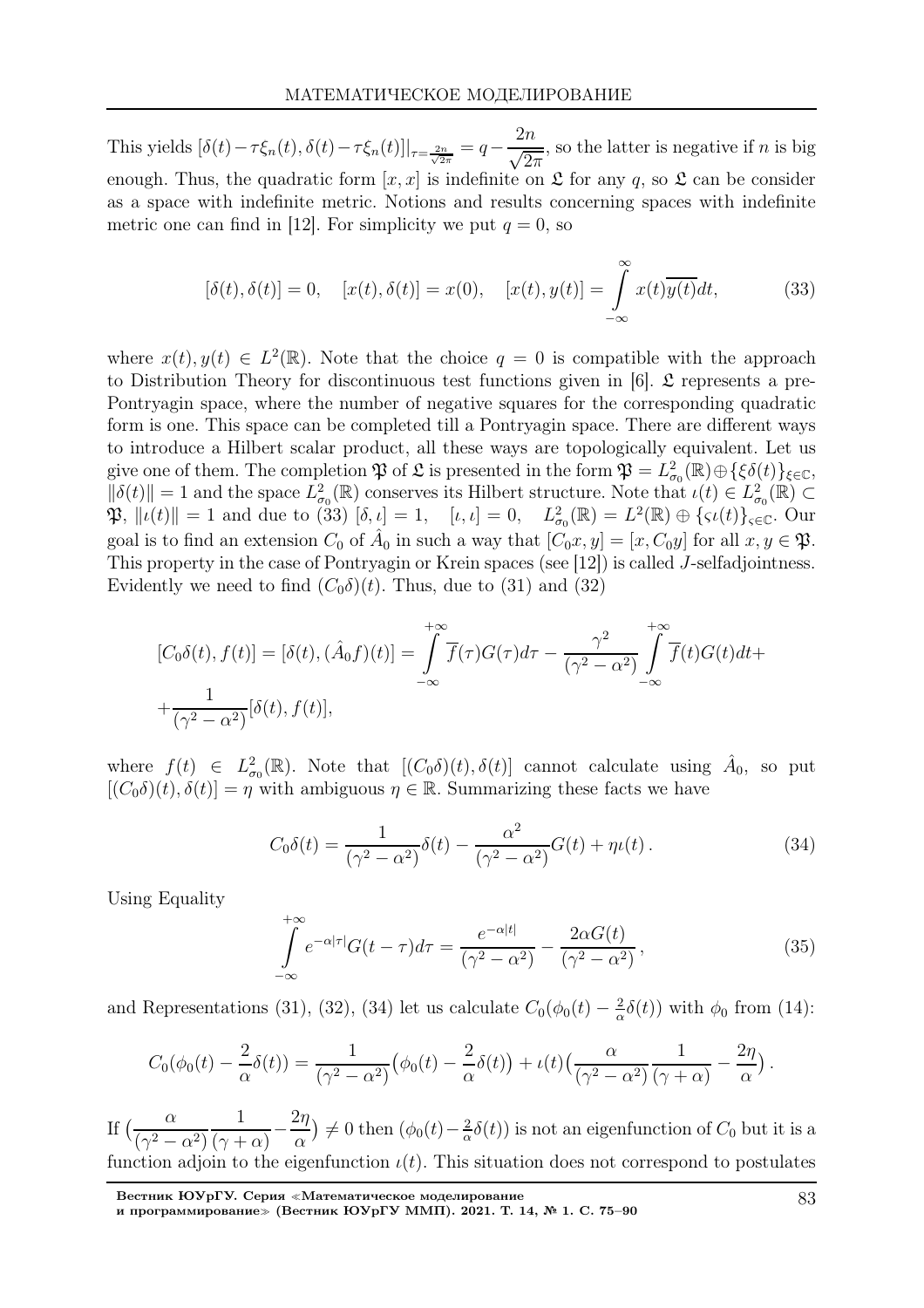of Quantum Mechanics [11], therefore  $\left(\frac{\alpha}{\alpha}\right)$  $(\gamma^2 - \alpha^2)$ 1  $\overline{(\gamma + \alpha)}$  –  $2\eta$  $\alpha$  $= 0$ , so

$$
(C_0 f)(t) = \int_{-\infty}^{+\infty} f(\tau)G(t-\tau)d\tau + \frac{2\gamma^2 G(t) \operatorname{Sgn}(t)}{(\gamma-\beta)} \int_{-\infty}^{+\infty} f(t)G(t) \operatorname{Sgn}(t)dt + + \left(\frac{-\gamma^2}{(\gamma^2-\alpha^2)} \int_{-\infty}^{+\infty} f(t)G(t)dt + \frac{1}{(\gamma^2-\alpha^2)} f(0)\right) \iota(t), f(t) \in L^2_{\sigma_0}(\mathbb{R}),
$$
\n
$$
C_0 \delta(t) = \frac{1}{(\gamma^2-\alpha^2)} \delta(t) - \frac{\alpha^2}{(\gamma^2-\alpha^2)} G(t) + \frac{\alpha^2}{2(\gamma^2-\alpha^2)(\gamma+\alpha)} \iota(t).
$$
\n(36)

**Remark 3.** Formulae (36) completely define J-selfadjoint operator  $C_0$ . By construction this operator has two eigenfunctions  $\iota(t)$  and  $(\phi_0(t) - \frac{2}{\alpha})$  $\frac{2}{\alpha}\delta(t)$  that correspond to the eigenvalue  $\frac{1}{(\gamma^2-\alpha^2)}$ . Simultaneously Remark 2 shows that the function  $\psi_0(t) = e^{-\beta|t|} \operatorname{Sgn}(t)$ ,  $\psi_0(t) = 0$  is an eigenfunction for  $C_0$  corresponding to the eigenvalue  $\frac{1}{(\gamma^2 - \beta^2)}$ .

### 3.3. A Pontryagin Space Effect

We use the terms "positive vector", "neutral vector", "non-negative subspace", "maximal" non-negative subspace", etc., in the usual way: they are defined with respect to the sign of the quadratic form [ $\cdot$ , ·] (see [12]). Analogously by the symbol [ $\perp$ ] we denote the orthogonality of vectors or sets with respect to the inner product  $[\cdot, \cdot]$ . J-selfadjoint operators in Pontryagin spaces have a key property: any J-selfadjoint operator has at least one maximal non-positive invariant subspace. The dimension of maximal non-positive subspace coincides with the range of indefiniteness of the corresponding space.If  $\mathcal{L}_-$  is a maximal non-positive invariant subspace for a  $J$ -selfadjoint operator  $B$  then  $J$ -orthogonal subspace  $\mathcal{L}^{[\perp]}_{-}$  is non-negative, maximal and invariant for B. Note that if  $\mathcal{L}_{-}$  is a negative subspace then  $\mathcal{L}^{[\perp]}_{-}$  is positive one. In the case of Pontryagin space the inner product [·, ·] restricted on a positive subspace is topologically equivalent to the original Hilbert scalar product. This brings an option to return completely to the postulates of Quantum Mechanics where operators must act in Hilbert spaces.

Due to (33) 
$$
[\phi_0(t) - \frac{2}{\alpha}\delta(t), \phi_0(t) - \frac{2}{\alpha}\delta(t)] = \int_{-\infty}^{\infty} e^{-2\alpha|t|} dt - \frac{4}{\alpha} = -\frac{3}{\alpha}.
$$

Thus,  $\phi_0(t)$  – 2 α  $\delta(t)$  is a negative element of  $\mathfrak{P}$ . Recall (36). One can consider the subspace spanned by  $\phi_0(t) - \frac{2}{\alpha}$  $\frac{2}{\alpha}\delta(t)$  as a maximal negative subspace  $\mathcal{L}_-$  invariant with respect to  $C_0$ . Let  $\mathfrak{N}_{\alpha}$  be the linear span of  $\phi_0(t) - \frac{2}{\alpha}$  $\frac{2}{\alpha}\delta(t)$  and  $\iota(t)$ . Put

$$
\vartheta(t) = \iota(t) + \frac{\alpha}{3} \left[ \iota(t), \phi_0(t) - \frac{2}{\alpha} \delta(t) \right] \left( \phi_0(t) - \frac{2}{\alpha} \delta(t) \right) = \iota(t) - \frac{2}{3} \left( \phi_0(t) - \frac{2}{\alpha} \delta(t) \right). \tag{37}
$$

Then  $\vartheta(t) \in \mathfrak{N}_{\alpha}, \ \phi_0(t) - \frac{2}{\alpha}$  $\frac{\partial}{\partial \alpha}\delta(t)[\bot]\vartheta(t), \vartheta(t)$  is an eigenfunction for  $C_0$  and  $[\vartheta(t), \vartheta(t)] =$ 8  $3\alpha$  $+$ 4  $3\alpha$ = 4  $\frac{1}{\alpha}$ , i.e.  $\mathfrak{N}_{\alpha}$  is an indefinite subspace. Since it is invariant for  $C_0$ , its orthogonal complement  $\mathfrak{N}_{\alpha}^{[\perp]}$  is also invariant for  $C_0$ , moreover it is positive. Put  $\mathfrak{N} = \mathfrak{N}_{\alpha}^{[\perp]}$ . Then  $\mathfrak{N}$ can be described as follows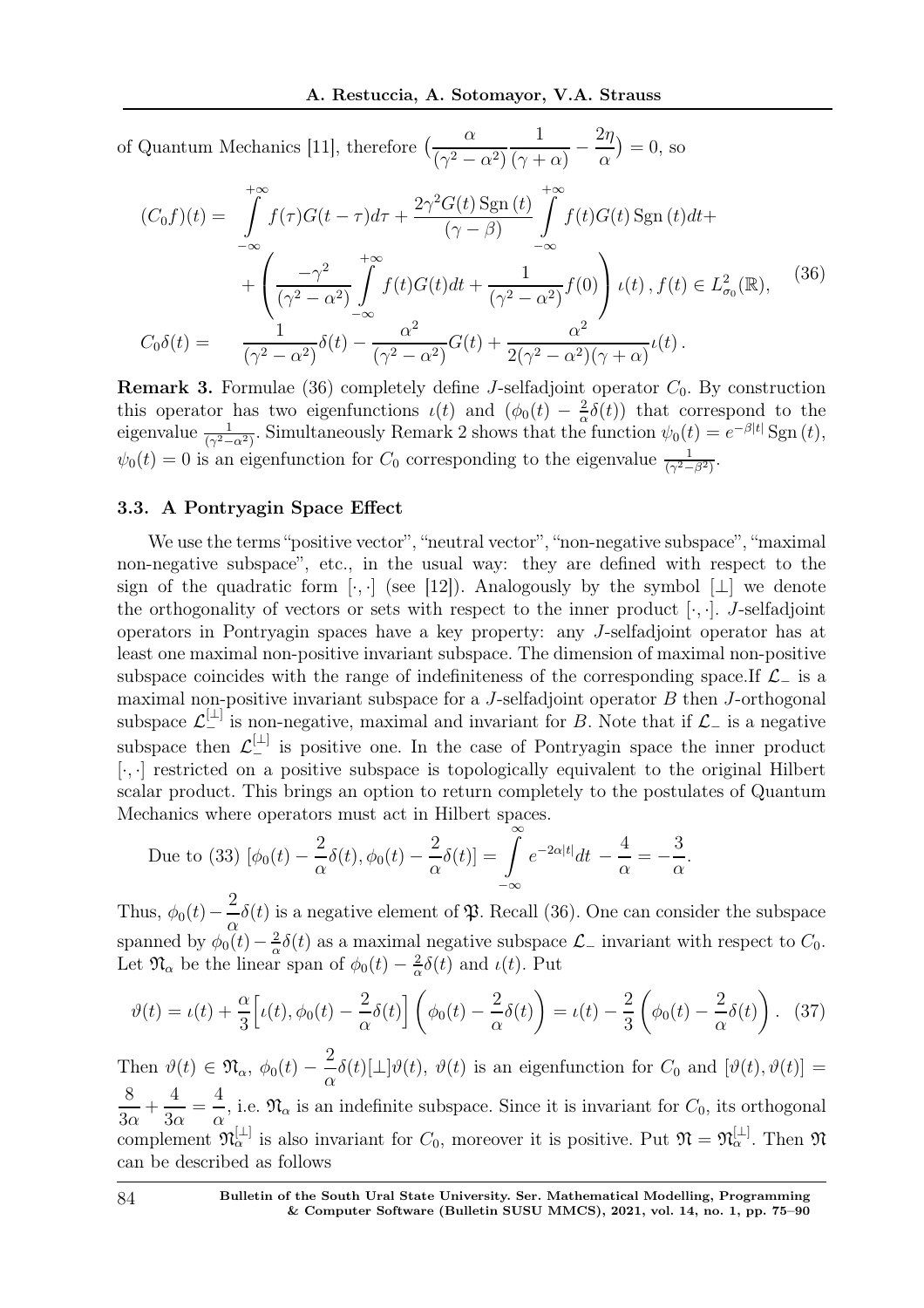$$
\mathfrak{N} = \left\{ f(t) : f(t) \in L^2_{\sigma_0}(\mathbb{R}), f(0) = \frac{\alpha}{2} \int\limits_{-\infty}^{+\infty} f(t) \phi_0(t) dt \right\}.
$$
 (38)

Note that for  $f(t), g(t) \in \mathfrak{N}$  the representation  $[f(t), g(t)] =$  $\int_{a}^{+\infty} f(t) \overline{g(t)} dt$  takes place, so  $\mathfrak{N}$  can be considered as a Hilbert space isometric to  $L^2(\mathbb{R})$  in the evident sense. Note also

(see Remark 2) that  $\psi_0(t) \in \mathfrak{N}$ . If  $f(t) \in L^2_{\sigma_0}(\mathbb{R})$ , then it must be defined at zero. For  $u(t) \in \mathfrak{P}, u(t) = f(t) + \xi \delta(t), f(t) \in L^2_{\sigma_0}(\mathbb{R})$  we denote

$$
\hat{u}(t) = \begin{cases} f(t), & \text{if } t \neq 0 \text{ and } f(t) \text{ is defined at } t, \\ 0, & \text{if } t = 0, \end{cases}
$$
 (39)

so (see (24))  $f(t) = \int_0^{\infty} (t) + f(0)t(t)$ . For an odd function  $f(t)$  evidently  $\int_0^{\infty} (t) = f(t)$ , i.e.  $f(0) = 0$  for any odd function  $f(t) \in L^2_{\sigma_0}(\mathbb{R})$ . (40)

Moreover, we assume that all functions from  $L^2(\mathbb{R})$  are simultaneously functions from  $L^2_{\sigma_0}(\mathbb{R})$  nullified at zero. With slight abuse of Notation (39) we shall use notations like  $\overrightarrow{u}'$  (t) if  $\hat{u}$  (t) is absolutely continuous function on  $\mathbb{R}\setminus\{0\}$ ; here and below  $u'(t)$  and  $({\hat{u}})'(t)$  are treated as a derivatives of generalized functions. Thus, the symbol  $\widetilde{u'}(t)$  is ⋄ defined as follows:  $\sum_{u'}^{\infty}$  (t) =  $\sum_{u}^{\infty}$  (t). By the same way the symbol  $\overbrace{u''}(t)$  is introduced. Our aim now is a calculation of  $C_0^{-1}|\mathfrak{m}$ . First, let us find the range Rg( $C_0|\mathfrak{m}$ ) of the

operator  $C_0|_{\mathfrak{N}}$ . Taking into account (36) for  $f(t) \in \mathfrak{N}$ , (40) and Denotation (39) we have

$$
C_0 f(t) = C_0 \left( \int_0^{\infty} f(t) + \frac{\alpha}{2} \int_{-\infty}^{+\infty} f(t) \phi_0(t) dt \cdot \iota(t) \right) = \int_{-\infty}^{\infty} f(\tau) G(t - \tau) d\tau + \frac{2\gamma^2}{\gamma - \beta} G(t) \operatorname{Sgn}(t) \int_{-\infty}^{+\infty} f(t) G(t) \operatorname{Sgn}(t) dt + \frac{2\gamma}{\gamma - \beta} \int_{-\infty}^{+\infty} f(t) G(t) dt + \frac{\alpha}{2(\gamma^2 - \alpha^2)} \int_{-\infty}^{+\infty} f(t) \phi_0(t) dt \right).
$$
\n(41)

Next, using Equality (35)) one can transform Equality (41) to

$$
C_0 \left( \overset{\diamond}{f}(t) + \frac{\alpha}{2} \int\limits_{-\infty}^{+\infty} f(t) \phi_0(t) dt \cdot \iota(t) \right) = \overset{\diamond}{u}(t) + \frac{\alpha}{2} \int\limits_{-\infty}^{+\infty} u(t) \phi_0(t) dt \cdot \iota(t) \tag{42}
$$

with

$$
u(t) = \int_{-\infty}^{+\infty} f(\tau)G(t-\tau)d\tau + \frac{2\gamma^2}{\gamma - \beta}G(t)\operatorname{Sgn}(t)\int_{-\infty}^{+\infty} f(t)G(t)\operatorname{Sgn}(t)dt.
$$
 (43)

Вестник ЮУрГУ. Серия <sup>≪</sup>Математическое моделирование

и программирование<sup>≫</sup> (Вестник ЮУрГУ ММП). 2021. Т. 14, № 1. С. 75–90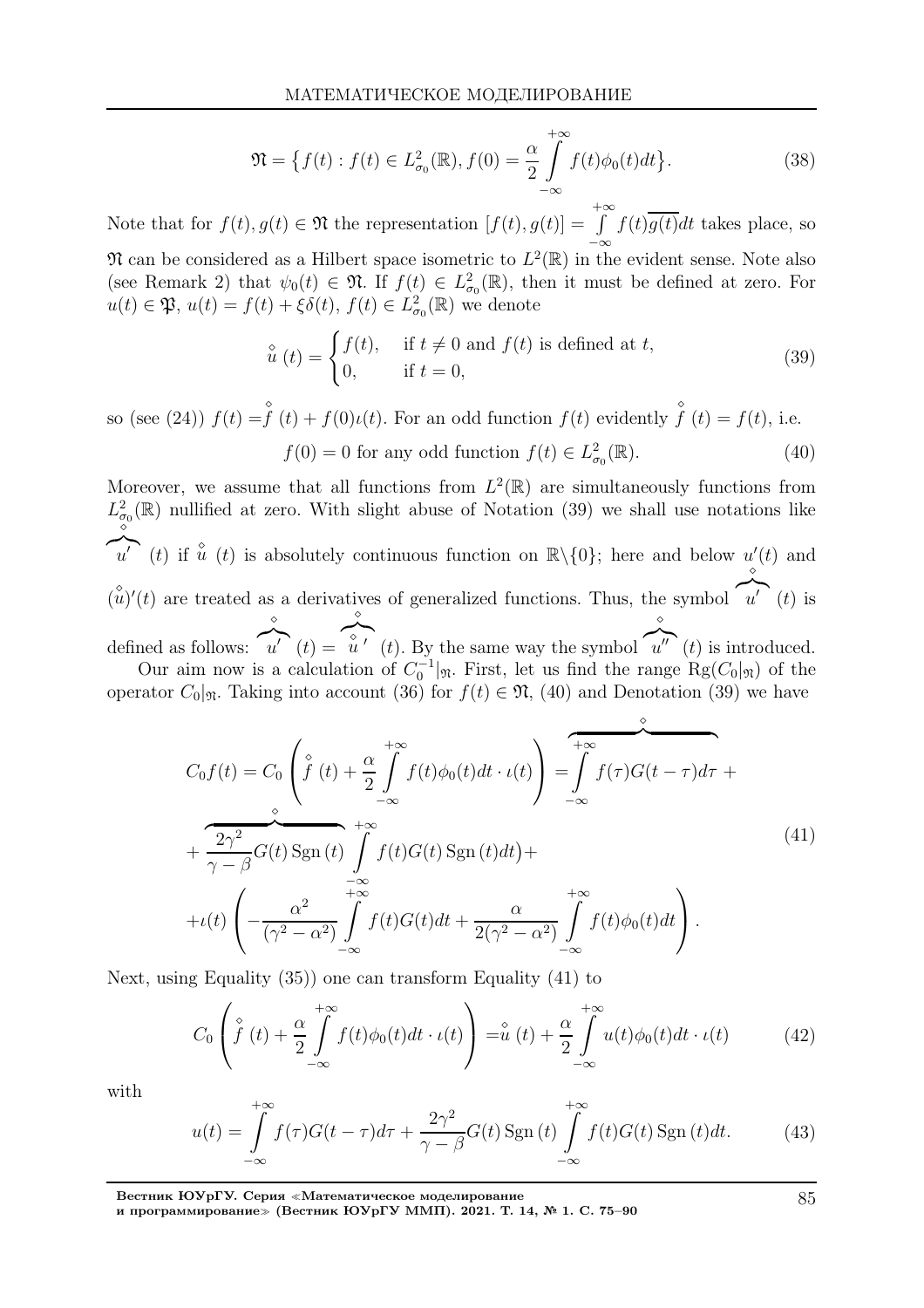**Lemma 1.**  $u(t) \in \text{Rg}(C_0|\mathfrak{y})$  if and only if simultaneously

1) the restrictions 
$$
u(t)|_{(-\infty,0)}, u'(t)|_{(-\infty,0)}, u(t)|_{(0,+\infty)}
$$
, and  
\n $u'(t)|_{(0,+\infty)}$  are absolutely continuous;  
\n2)  $u(t), \quad u'(t), \quad u''(t) \in L^2_{\sigma_0}(\mathbb{R});$   
\n3)  $\beta(u(-0) - u(+0)) = u'(-0) + u'(+0);$   
\n4)  $u'(-0) = u'(+0);$   
\n5)  $u(t) = \mathbf{u}(t) + \left(\frac{\alpha}{2} \int_{-\infty}^{+\infty} u(t)\phi_0(t)dt\right) \cdot \iota(t).$   
\n $g(C_0|\mathfrak{n}),$  then  $C_0^{-1}\left(\mathbf{u}(t) + \frac{\alpha}{2}\int_{-\infty}^{+\infty} u(t)\phi_0(t)dt \cdot \iota(t)\right) =$ 

$$
If \, u(t) \in \text{Rg}(C_0|\mathfrak{M}), \, then \, C_0^{-1} \left( \check{u}(t) + \frac{\check{\alpha}}{2} \int \limits_{-\infty} u(t)\phi_0(t)dt \cdot \iota(t) \right) =
$$
\n
$$
= -u''(t) + \gamma^2 u(t) + \frac{\alpha}{2} \int \limits_{-\infty}^{+\infty} \overbrace{\left( -u''(t) + \gamma^2 u(t) \right)}^{\check{\alpha}}(t)\phi_0(t)dt \cdot \iota(t),
$$

Proof. The statement of Lemma 1 follows mainly from Remark 2, its proof and Formulae  $(41)$ ,  $(42)$ ,  $(43)$ . Note that, generally speaking,  $u(t)$  contains a jump at zero, so  $u'(t)$ represents a generalized function with a singularity at zero, therefore instead of  $u'$  the function  $\widehat{u'}(t)$  was used, etc. ⋄

Now we fix a maximal positive subspace  $\mathcal{L}_+$  invariant with respect to  $C_0$ . Such a subspace is not uniquely defined. We put  $\mathcal{L}_+ = \mathfrak{N} + {\{\zeta \varrho(t)\}}_{\zeta \in \mathbb{C}}$ , where (see (37))  $\varrho(t) =$  $-\frac{3}{2}$  $\frac{3}{2}\theta(t) = \phi_0(t) - \frac{2}{\alpha}$  $\frac{2}{\alpha}\delta(t)-\frac{3}{2}$  $\frac{3}{2}\iota(t).$ 

 $\Box$ 

**Remark 4.** The subspaces 
$$
\mathcal{L}_+
$$
 is a *J*-orthogonal complement of  $\phi_0(t) - \frac{2}{\alpha}\delta(t)$  and can be presented as 
$$
\begin{cases} u(t) = \frac{\delta}{u}(t) + \frac{\alpha}{2} \left( \int_{-\infty}^{+\infty} \hat{u}(t)\phi_0(t)dt - \zeta \right) \cdot \iota(t) - \zeta\delta(t) \end{cases}
$$
.

**Theorem 1.**  $u(t) \in \text{Rg}(C_0|_{\mathcal{L}_+})$  if and only if simultaneously

1) the restrictions 
$$
u(t)|_{(-\infty,0)}, u'(t)|_{(-\infty,0)}, u(t)|_{(0,+\infty)}
$$
, and  
\n $u'(t)|_{(0,+\infty)}$  are absolutely continuous;  
\n2)  $\hat{u}(t), \hat{u}'(t), \hat{u}''(t) \in L^2(\mathbb{R})$ ;  
\n3)  $\beta(u(-0) - u(+0)) = u'(-0) + u'(+0)$ ;  
\n4)  $u(t) = \hat{u}(t) + \left(\frac{\alpha}{2} \int_{-\infty}^{+\infty} \hat{u}(t)\phi_0(t)dt - \frac{u'(-0) - u'(+0)}{2\alpha}\right) \cdot \iota(t) -$   
\n $-\frac{u'(-0) - u'(+0)}{\alpha^2} \delta(t).$  (45)

86 Bulletin of the South Ural State University. Ser. Mathematical Modelling, Programming & Computer Software (Bulletin SUSU MMCS), 2021, vol. 14, no. 1, pp. 75–90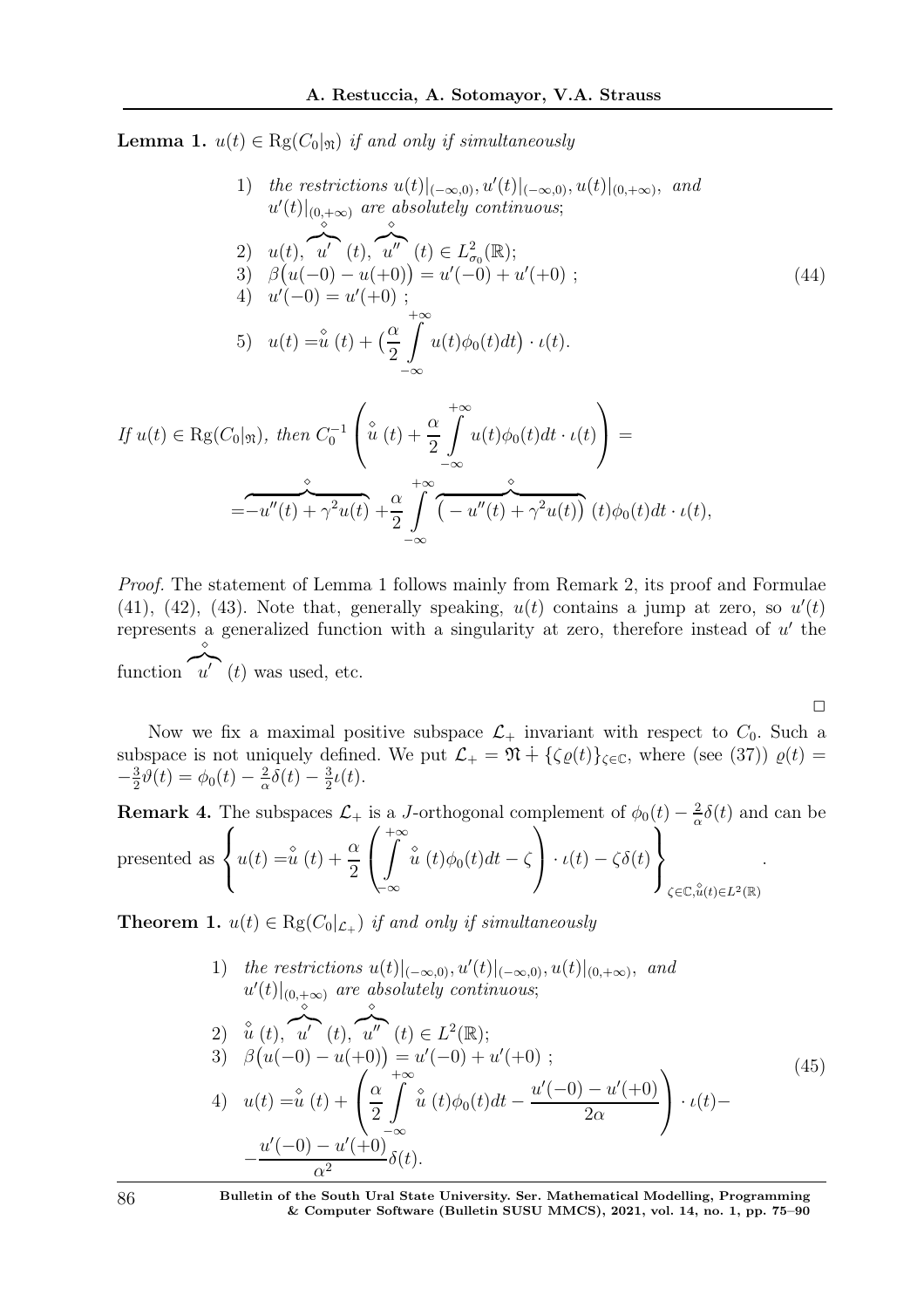If  $u(t) \in \text{Rg}(C_0|_{\mathcal{L}_+})$ , then

$$
C_0^{-1}u(t) = -u'' + \gamma^2 u(t) - \frac{u'(-0) - u'(+0)}{\alpha^2}(\gamma^2 - \alpha^2)\delta(t) +
$$
  
+ 
$$
\left(\frac{\alpha}{2}\int_{-\infty}^{+\infty} \overbrace{\left(-u'' + \gamma^2 u\right)}^{\infty}(\tau)\phi_0(\tau)d\tau - \frac{u'(-0) - u'(+0)}{2\alpha}(\gamma^2 - \alpha^2)\right)u(t).
$$
 (46)

Proof. First,  $\text{Rg}(C_0|_{\mathcal{L}_+}) = \text{Rg}(C_0|\mathfrak{m})[+]\{\zeta \varrho(t)\}_{{\zeta \in \mathbb{C}}}.$  Note that  $\varrho(t)$  satisfies (45) and (44) is a particular case of (45), so for any  $u(t) \in \text{Rg}(C_0|_{\mathcal{L}_+})$  Conditions (45) are fulfilled. Now let us consider the inverse statement. Take  $u(t)$  satisfying (45) and put  $v(t) = u(t)$  $u'(-0) - u'(+0)$  $2\alpha$  $\varrho(t)$ . Then  $v'(-0) = \frac{u'(-0) + u'(0)}{2}$ 2  $= v'(+0)$ . Due to Lemma 1  $v(t) \in$  $\text{Rg}(C_0|\mathfrak{m})$ , so  $C_0^{-1}u(t) = C_0^{-1}v(t) + \frac{u'(t-0) - u'(t+0)}{2\alpha}$  $2\alpha$  $C_0^{-1}\rho(t) =$  $\overbrace{-v'' + \gamma^2 v(t)}^{\circ}$ 

$$
+\frac{\alpha}{2}\int_{-\infty}^{+\infty}\overbrace{\left(-v''+\gamma^2v\right)}^{\diamond}(\tau)\phi_0(\tau)d\tau\cdot\iota(t)+\frac{u'(t-0)-u'(t+0)}{2\alpha}(\gamma^2-\alpha^2)\varrho(t).
$$

Next,  $\overbrace{(-v'' + \gamma^2 v)}^{\circ}(t) =$  $\overbrace{(-u'' + \gamma^2 u)}^{\circ}(t)$  –  $(u'(-0) - u'(+0))(\gamma^2 - \alpha^2)$  $2\alpha$  $\oint_0^{\infty} (t) =$  $\frac{\partial}{\partial (u'' + \gamma^2 u)}(t) - \frac{(u'(-0) - u'(+0))(\gamma^2 - \alpha^2)}{2\alpha}$  $\frac{(\ell+1)(\ell+1)(\ell+1)}{2\alpha}(\phi_0(t)-\iota(t)).$  The latter yields (46).  $\Box$ 

**Corollary 1.** If  $u(t) \in \text{Rg}(C_0|_{\mathcal{L}_+})$ , then

$$
\begin{aligned}\n\left(C_0^{-1} - \gamma^2 I\right) u(t) &= -\mathbf{u''} \quad (t) + \left(u'(-0) - u'(+0)\right) \delta(t) - \\
-\frac{\alpha}{2} \left(\int_{-\infty}^{+\infty} u'' \quad (\tau) \phi_0(\tau) d\tau - \left(u'(-0) - u'(+0)\right)\right) u(t),\n\end{aligned} \tag{47}
$$

so the operator  $(C_0^{-1} - \gamma^2 I)$  can be consider as a selfadjoint extension on a larger space of the operator  $D_0$  from (1).

Taking into account the statement of Theorem 1 it seems natural to consider (generalized) functions of the type

$$
v(t) = \hat{v}(t) + \zeta_0 \delta(t) + \zeta_1 \delta'(t) + \zeta_2 \delta''(t) + \xi_2(t),
$$
\n(48)

where  $\zeta_0, \zeta_1, \zeta_2, \xi \in \mathbb{C}, \, \overset{\diamond}{v}(t) \in L^2(\mathbb{R})$ . For the function  $v(t)$  from (48) we put  $\overset{\diamond}{v}(t) = \overset{\diamond}{v}(t)$  $(t) + \zeta_0 \delta(t) + \zeta_1 \delta'(t) + \zeta_2 \delta''(t)$ . Using the latter notation one can re-write  $u(t)$  from (45.4) as (compare with  $(44.5)!$ )  $u(t) =$  $\frac{\alpha}{u}(t) + \frac{\alpha}{2}$ 2  $\sqrt{ }$  $\mathbf{I}$  $+\infty$ −∞  $\check{u}(\tau)\phi_0(\tau)d\tau$  $\setminus$ |  $\iota(t)$ . Let us return to

Вестник ЮУрГУ. Серия <sup>≪</sup>Математическое моделирование

и программирование<sup>≫</sup> (Вестник ЮУрГУ ММП). 2021. Т. 14, № 1. С. 75–90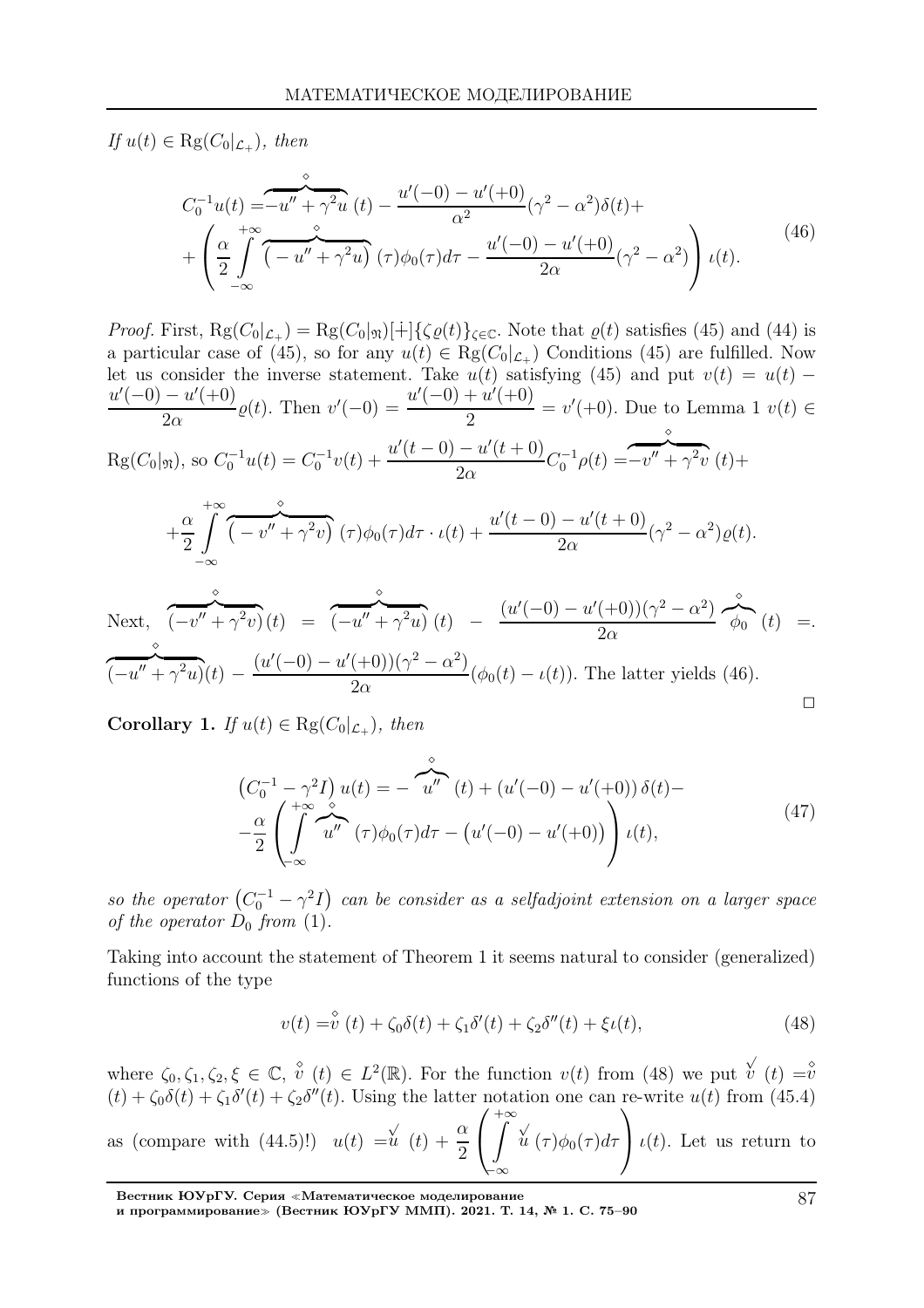Formula (15). Strictly speaking in (15) we cannot pass to limit by  $h \to 0$ , but from some heuristic point of view we can say that  $\widehat{D}_h \to \widehat{D}_0$ , where

$$
\widehat{D}_0 y(t) = -y''(t) - \frac{\delta''(t)(y'(-0) - y'(+0))}{\alpha^2} - \frac{\delta'(t)(y'(-0) + y'(+0))}{\beta}.
$$
\n(49)

For instance, one can consider the limit in question as the weak limit of generalized functions, where  $y(t)$  is an arbitrary function of bounded variation. As it is clear, the operator  $\hat{D}_0$  is not well defined as a selfadjoint operator because its domain and a corresponding Hilbert space are not evident. Let us consider  $u(t) \in \text{Rg}(C_0|_{\mathcal{L}_+})$ . If  $u(t)$ is treated as a generalized function, then  $\iota(t)$  is equivalent to zero and

$$
u''(t) = u''(t) - (u'(-0) - u'(+0))\delta(t) - \frac{u'(-0) + u'(+0)}{\beta}\delta'(t) - \frac{u'(-0) - u'(+0)}{\alpha^2}\delta''(t).
$$

This means that the function  $-u''(t)$  –  $\delta''(t)(u'(-0) - u'(+0))$  $\overline{\alpha^2}$  –  $\delta'(t)(u'(-0) + u'(+0))$  $\alpha^2$  β

coincides with the function  $\overline{\left(C_0^{-1} - \gamma^2 I\right) u}$  (*t*) defined by (47). Thus, we can re-define the operator  $D_0$  from (49) as a selfadjoint operator  $\cup$  $D_0$  in the Hilbert space  $\mathcal{L}_+$  with the scalar product [·, ·] putting  $\ddot{\phantom{0}}$  $D_0 = (C_0^{-1} - \gamma^2 I)$ . A detailed description yields  $(y(t) \in \text{Rg}(C_0|_{\mathcal{L}_+}))$ 

$$
\widetilde{D}_0 y(t) = -\frac{\sqrt{y''}}{y''}(t) - \frac{\delta''(t)(y'(-0) - y'(-0))}{\alpha^2} - \frac{\delta'(t)(y'(-0) + y'(-0))}{\beta} - \frac{\alpha}{2} \left( \int_{-\infty}^{+\infty} \left( \int_{-\infty}^{\infty} \left( \int_{-\infty}^{\infty} (t) \frac{\delta''(t)(y'(-0) - y'(-0))}{\alpha^2} + \frac{\delta'(t)(y'(-0) + y'(-0))}{\beta} \right) \phi_0(t) dt \right) t(t).
$$

The operator  $\stackrel{\smile}{D}_0$  represents a new type of the Hamiltonian with one-point interaction that involves  $\delta''$  singularity. It has two negative eigenvalues  $-\alpha^2$  and  $-\beta^2$  with, respectively, the eigenfunctions  $\rho(t)$  and  $\psi_0(t)$ . If  $\alpha = \beta$ , the operator  $\ddot{\phantom{0}}$  $D_0$  has simultaneously symmetric and anti-symmetric bound states, the eigenfunction  $\rho(t) + \psi_0(t)$  is nullified at  $t < 0$  and the eigenfunction  $\rho(t) - \psi_0(t)$  is nullified at  $t > 0$ , so the Hamiltonian in question shows an effect of spontaneous symmetry breaking.

## Conclusions

We analyzed here a quantum interaction based in two shifted Dirac delta-functions with appropriated coefficients ensuring the corresponding Hamiltonian to be selfadjoint. To get this we used a method of selfadjoint extensions for symmetric operators. Among the permissible boundary conditions there exists a class of them that leaves the Hamiltonian invariant under parity transformations. Among this class we stayed with those which determine a non-local interaction and called this phenomenon an entanglement of boundary conditions. In that situation the ground state is degenerate and there exist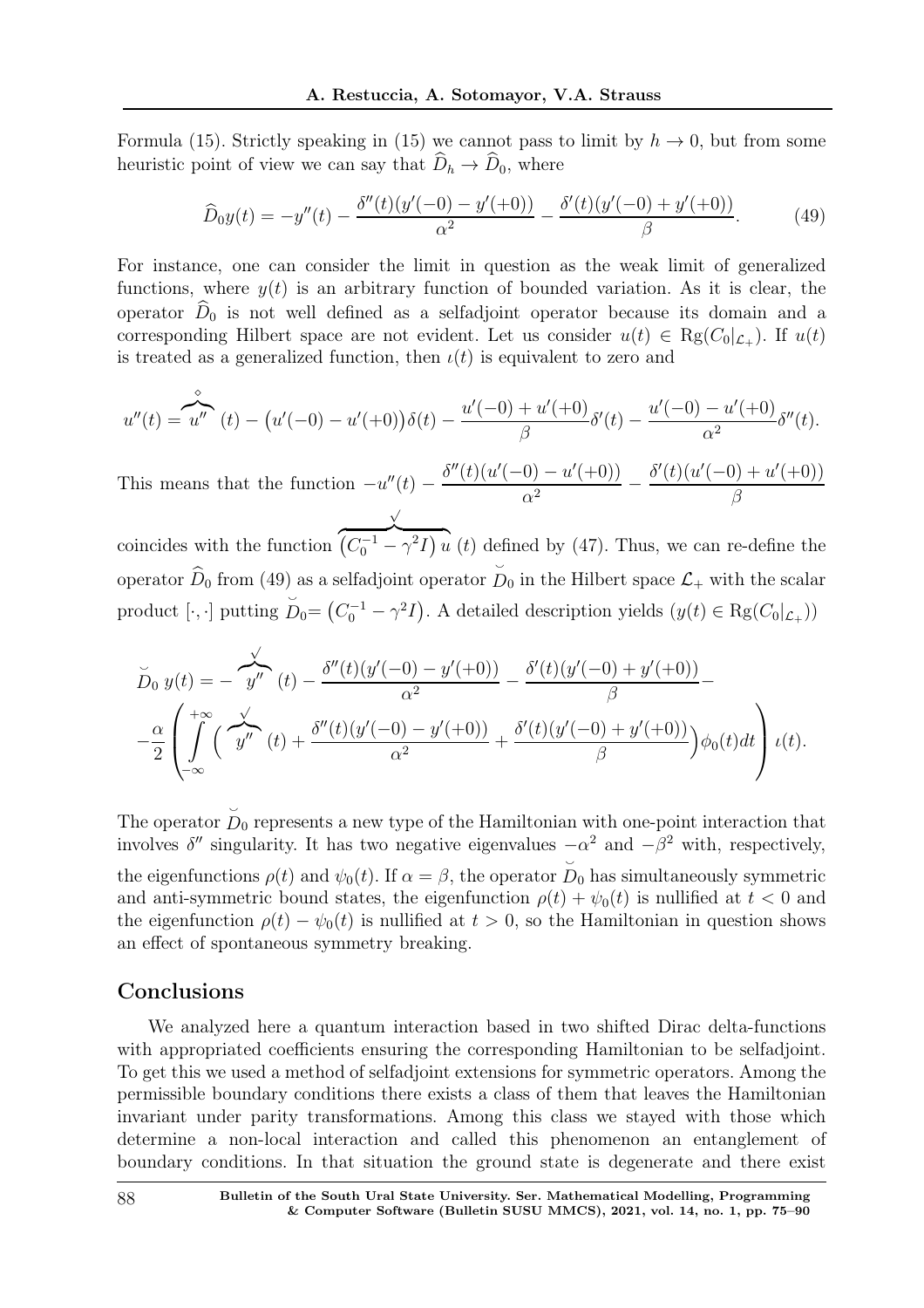eigenstates with the wave function situated on one side of the interaction zone, being zero on its complement, define the left and right handed states respectively. This effect is basically generated by finite coupling constants in the derivative in the two shifted Dirac distributions, in distinction to the case of a local interaction where the only possibility to have spontaneous symmetry breaking occurs for an infinitely high and thick barrier.

The main contribution of the paper consists in the study from different points of view on a limit pass from two-point interaction to one-point one. In particular, a selfadjoint extension of a limit differential operator to a larger Pontryagin space permits to preserve an option of degenerate ground state, moreover, the corresponding Hamiltonian contains the second derivative of delta-function that is a new effect.

## References

- 1. Restuccia A., Sotomayor A., Strauss V. Non-Local Interactions in Quantum Mechanics Modelled by Shifted Dirac Delta Functions. *Journal of Physics: Conference Series*, 2016, no. 1043, 9 p.
- 2. Restuccia A., Sotomayor A., Strauss V. On a Model of Spontaneous Symmetry Breaking in Quantum Mechanics. *Bulletin of South Ural State University. Mathematical Modelling, Programming and Computer Software*, 2020, vol. 13, no. 3, pp. 5–16. DOI: 10.14529/mmp200301
- 3. Burrau O. Berechnung des Energiewertes des Wasserstoffmolekel-Ions  $\frac{(H_+^2)}{16-17}$ im Normalzustand. *Naturwissenschaften*, 1927, vol. 15, no. 1, pp. DOI: 10.1007/BF01504875
- 4. Kronig R. de L., Penney W.G. Quantum Mechanics of Electrons in Crystal Lattices. *Proceedings of the Royal Society*, 1931, vol. 130A, pp. 499–513. DOI 10.1098/rspa.1931.0019
- 5. Albeverio S., Gesztesy F., Hoegh-Kron R., Holden H. *Solvable Models in Quantum Mechanics*. White River Junction: Chelsea Publishing, 2004.
- 6. Kurasov P. Distribution Theory for Discontinuous Test Functions and Differential Operators with Generalized Coefficients. *Journal of Mathematical Analysis and Applications*, 1996, no. 201, pp. 297–323.
- 7. Zurek W.H. Decoherence, Einselection, and the Quantum Origins of the Classical. *Reviews of Modern Physics*, 2003, vol. 75, no. 3, pp. 715–776. DOI: 10.1103/RevModPhys.75.715
- 8. Weinberg S. *Lectures on Quantum Mechanics*. Cambridge, Cambridge University Press, 2012.
- 9. Mal'cev A.I. *Foundations of Linear Algebra*. Freeman and Company, San Francisco, 1963.
- 10. Kurasov P., Luger A. Reflectionless Potentials and Point Interactions in Pontryagin Spaces. *Letters in Mathematical Physics*, 2005, vol. 73, pp. 109–122. DOI: 10.1007/s11005-005-0002-1
- 11. Yariv, A. *An Introduction Theory to Theory and Applications of Quantum Mechanics*, New York, Wiley and Sons, 1982.
- 12. Azizov T.Ya., Iokhvidov I.S. *Linear Operators in Spaces with Indefinite Metric*, New York, Wiley and Sons, 1989.

Received June 26, 2020

Вестник ЮУрГУ. Серия <sup>≪</sup>Математическое моделирование и программирование≫ (Вестник ЮУрГУ ММП). 2021. Т. 14, № 1. С. 75–90